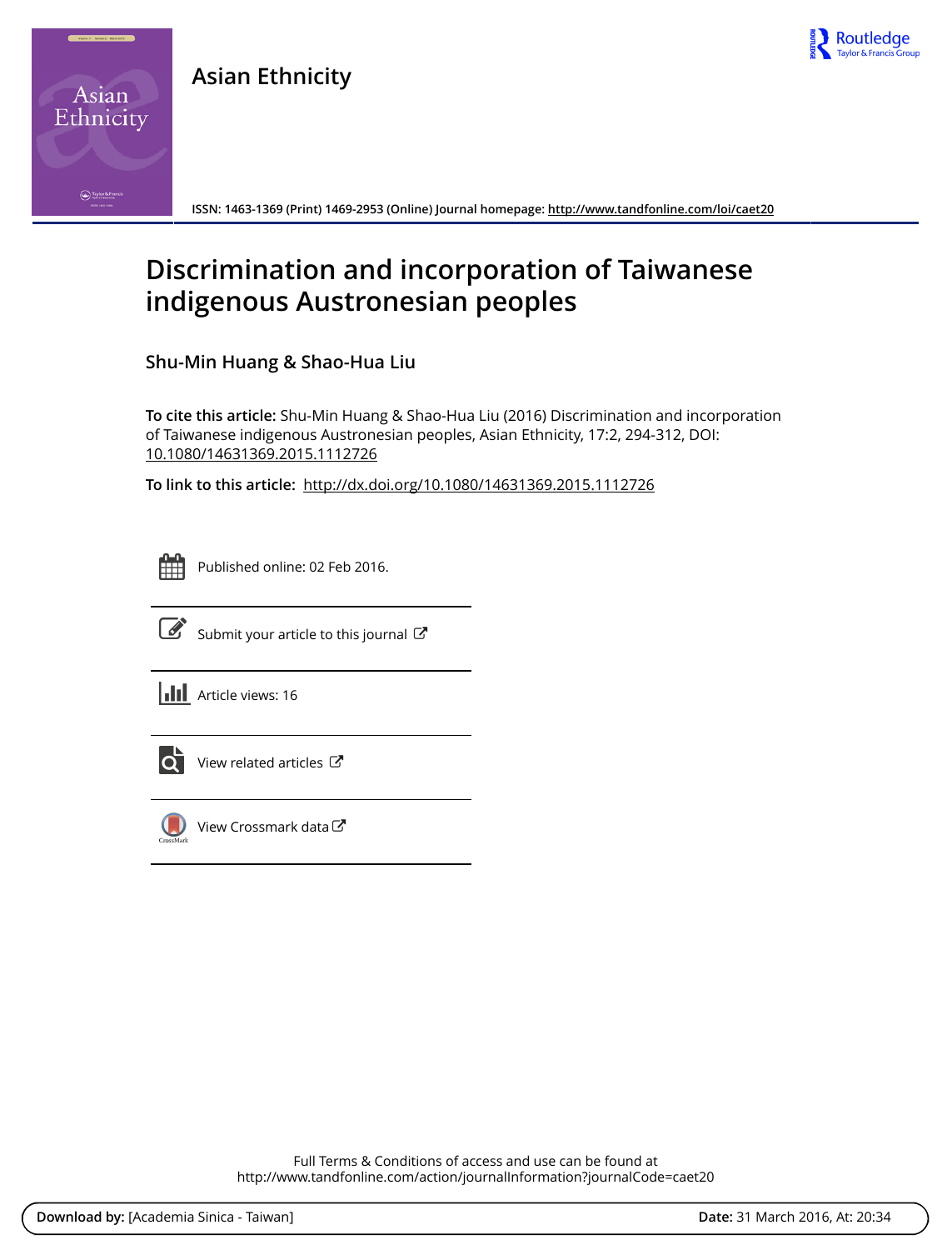# Discrimination and incorporation of Taiwanese indigenous Austronesian peoples

Shu-Min Huang\* and Shao-Hua Liu

Institute of Ethnology, Academia Sinica, Taipei, Taiwan

This paper examines contemporary developments among Taiwan's indigenous Austronesian peoples. We have reviewed major policy changes mainly since the 1980s and their impacts on later developments – both the positive improvements in general well-being and the persistence of ingrained problems among them. Major findings indicate two growing trends among Taiwanese Austronesians. One is the rise of interest in their cultures and efforts to preserve and restore selected indigenous customs and practices. The other trend is a continuous outflow of the indigenes from traditional tribal communities to urban centers for better employment, education, or health care. Their increasing urbanization also contributes to more inter-ethnic marriages and the loss of indigenous languages and practices. The case of Taiwanese Austronesians illustrates the impacts historical and politico-economic processes are having on indigenous peoples.

Keywords: Austronesian; Taiwan; social policy; cultural heritage; development

# Research goals and methods

A succinct overview of the contemporary policy change and its impact on Taiwanese indigenous peoples is not readily available, although myriads of research topics on them have been conducted since the post-war era (circa post-1945). The first major study with this goal was coordinated by anthropologist Li Yih-yuan in 1983. Based on firsthand collected data, Li published a major treatise on contemporary Taiwanese indigenous peoples entitled Research and Assessment of Hill Aboriginal Administration Policies (in Chinese).[1](#page-18-0) This book identifies major problems Taiwanese indigenes faced and the possibilities of alleviating them through administrative means. A quarter of a century had passed since this landmark research was published, another follow-up comprehensive research was coordinated by anthropologist Huang Shu-min, the first author of this article, to have a broad-based assessment of the current conditions in indigenous communities. An edited volume Government Policy and Social Development among Taiwanese Indigenous Peoples (in Chinese) was published in 2010, and its findings pointed to various major changes from Li's research.<sup>[2](#page-18-0)</sup> In line with these two comprehensive studies, this article aims at overviewing the social changes Taiwanese indigenous peoples have experienced over the long history and highlights the current challenges facing them. The questions that help organize our review are the following: What major policy changes have been implemented by the government to improve the lives of the indigenes? To what extent have the general well-being of the indigenous peoples changed over the past

<sup>\*</sup>Corresponding author. Email: smhuang@gate.sinica.edu.tw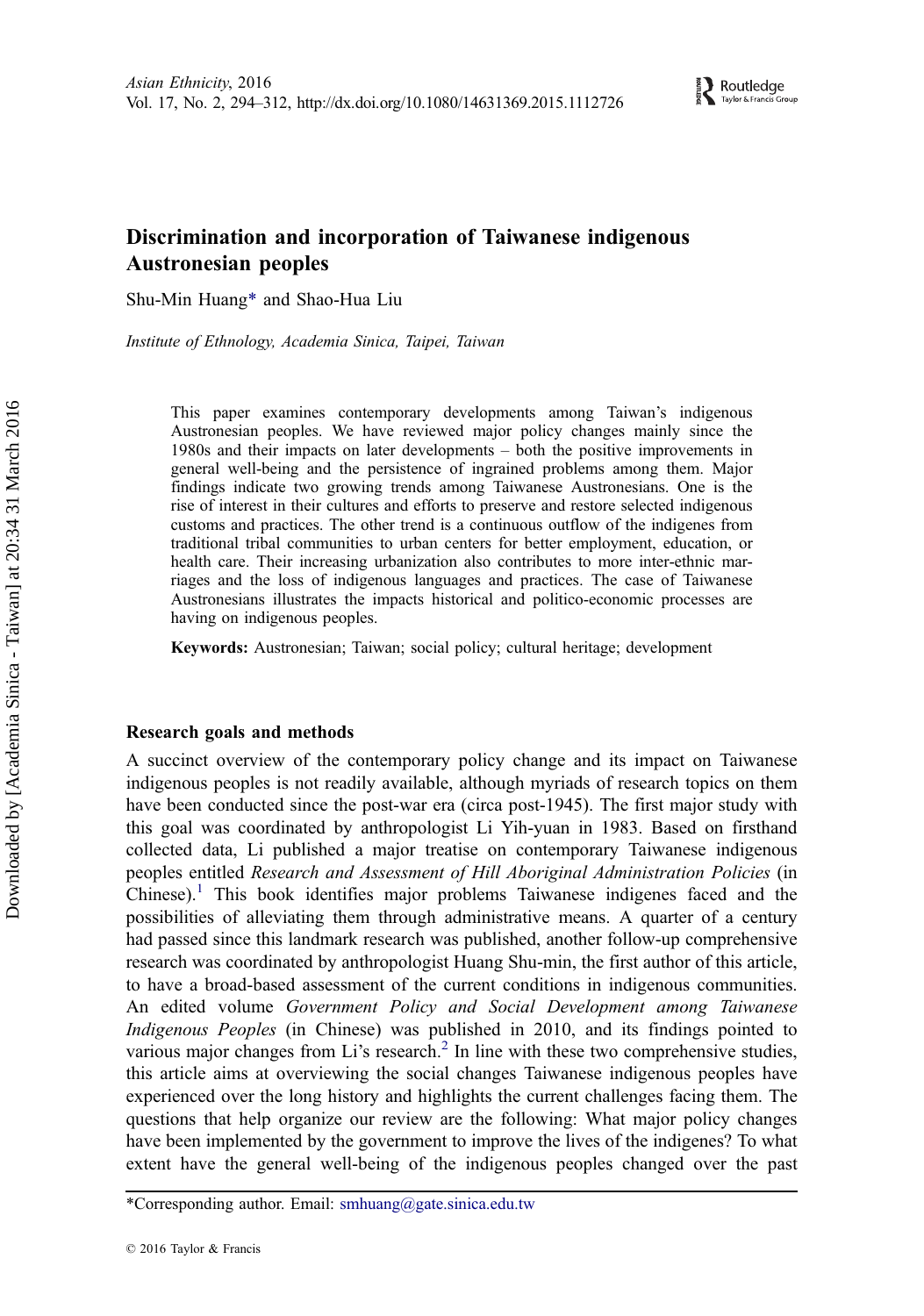decades? Have the grassroots movements launched by indigenous elites since the late 1980s and early 1990s produced tangible results and narrowed the gaps between their communities and mainstream society? What features still hindered the improvement of their general well-being?

Most of the data presented in this article is based on Huang's 2010 edited volume that engaged 14 researchers and employed a multitude of research methods: archival research, census data, fieldwork in indigenous communities, in-depth interviews with officials in charge of indigenous affairs, focus group discussions with experts and ordinary villagers on pressing indigenous issues, and survey questionnaires. In the last case, standardized questionnaires were developed to elicit quantitative data that would supplement general impressions gained through qualitatively obtained data. Following a rigid stratified sampling procedure by using the official household registration, the research team covered all 14 officially registered indigenous groups nationwide at that time with 2057 valid samples: 1178 from traditional indigenous communities and 879 from metropolitan areas. In addition, some updated data in this article was collected in another survey conducted by the current authors that targeted ethnic Paiwan migrants in metropolitan Taipei, Taichung, and Kaohsiung through snowball sampling method. This survey was carried out with 209 valid samples in 2014: 76 originally from indigenous Mudan Township and 1[3](#page-18-0)3 from other indigenous townships.<sup>3</sup> The current article highlights the major findings of these studies.

# Profiles of Taiwanese Austronesians

Linguistically, Taiwanese indigenous peoples belong to the Austronesian language family, in close association with the Malayo-Polynesian and Oceanic languages that cover major islands in the Pacific and Indian Oceans. One school of thought, championed by Australian archaeologist Peter Bellwood, argues that Taiwan must be the original home of all Austronesian peoples due to the extremely high diversity of the indigenous languages on the island.<sup>[4](#page-18-0)</sup> To differentiate Taiwanese indigenous peoples from the majority Han people, we use terms such as Taiwanese Austronesians, indigenous Austronesians, Taiwanese indigenous peoples, or simply indigenes interchangeable in this article.

# Historical context

Historically, despite its close proximity to Chinese empires in the mainland, Taiwan and its indigenous peoples made little impression on China's imperial historiography. It was not until the early seventeenth century, during European colonial expansion in Southeast Asia, that the Dutch and the Spaniards began to explore the island's southern and northern ends, respectively, and established tiny fortified trading posts and harbors to guard their commercial interests. Rivalry between the Europeans lasted for two decades and quickly ended when the Dutch successfully drove out the Spaniards from northern Taiwan. Chinese sovereignty was extended to Taiwan in the mid-seventeenth century during the dynastic change when defeated Ming loyalists, under the leadership of Koxinga, drove out the Dutch and established Chinese settler communities on the island. Even though the European colonial occupation of Taiwan had been short – a mere 50 years – it was the first encounter Taiwanese indigenes had with Christianity.

The Ming loyalists in Taiwan eventually succumbed to the consolidating Qing dynasty (circa 1644–1911), which had established formal sovereignty on the island by the late seventeenth century. For the next two centuries, this newly acquired territory attracted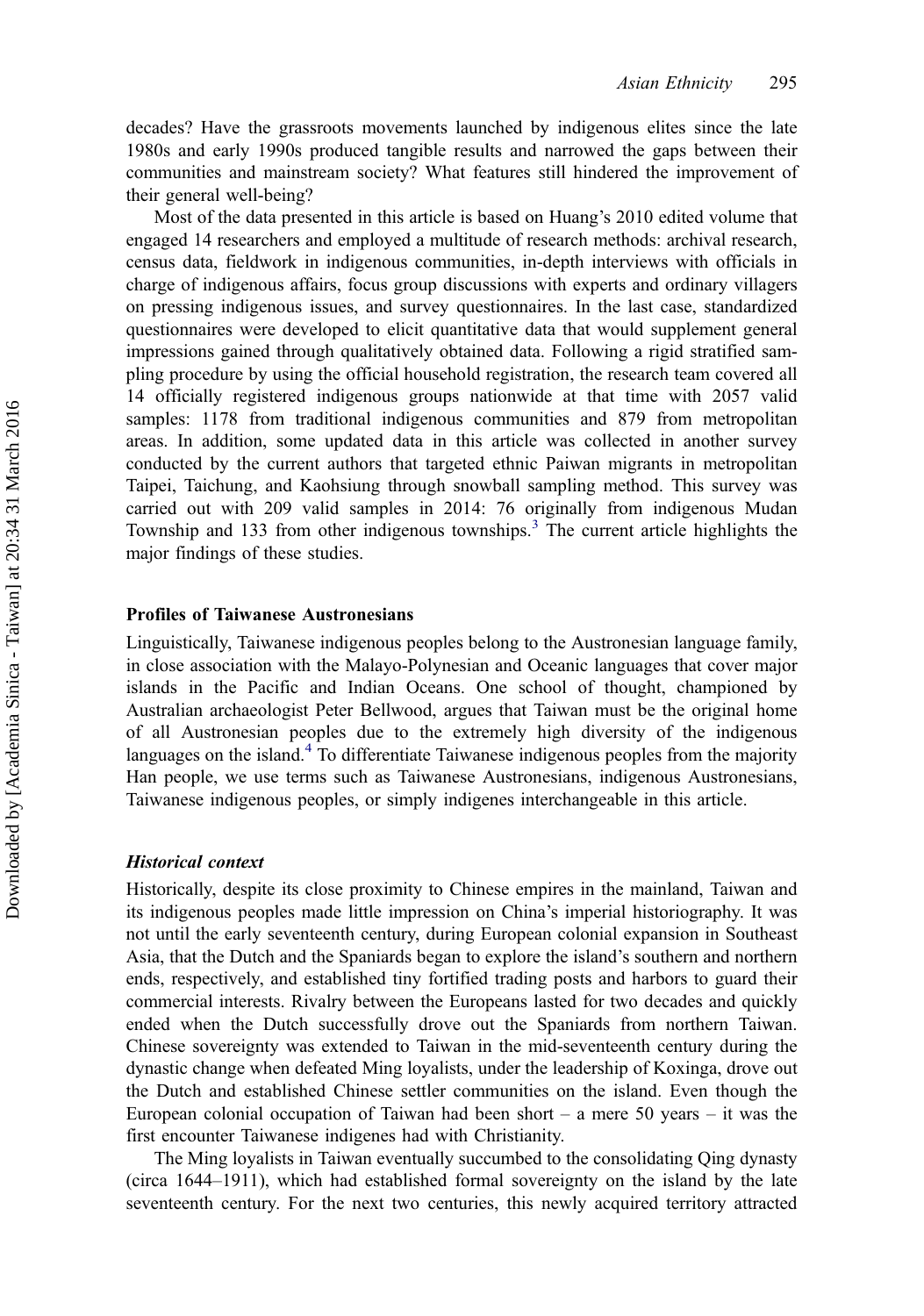hordes of immigrants from China's overcrowded Southeast Coast, mostly from Fujian and Guangdong provinces where land-hungry farmers had been spilling out across greater Southeast Asia in search of arable land.

Early Chinese records produced by travelers and government officials in the late seventeenth and eighteenth centuries depicted Taiwanese Austronesians as primitive and fearsome: practicing slash-and-burn agriculture (growing chiefly millet and hill rice as staples) with simple farm implements, hunting the widely abundant deer for their skins and meat, and raiding and killing each other and outsiders for their heads as war trophies. With a low level of technological sophistication and lacking written languages, the indigenes were considered 'barbaric and loathsome'; they were to be converted to the mainstream Han Chinese way of life if possible. The ensuing encounters between Han settlers and the indigenous peoples had not been pleasant. Armed with more advanced weaponry and organizational capabilities, the Han Chinese settlers either subjugated the indigenes and turned them into dependent servants or tenants, or forced them to retreat farther into high mountains unsuitable for agricultural use – at least from the Han Chinese point of view.

Imperial China's policy toward Taiwanese indigenous peoples, like its treatment of other ethnic groups in the borderlands of the mainland, was an ambivalent one: a mixture of biases colored by a belief in Sino-centric cultural superiority on the one hand, and benevolent paternalism on the other. Whenever an ethnic minority was assimilated into the Sinicized moral world that was characterized by supposedly superior Confucianism, they were treated as genuine court subjects and protected by law. Thus, the degree to which indigenes complied with Sinicization became a key benchmark to demarcate the various ethnic minorities. There were the 'Cooked Barbarians' (shu fan, the so-called assimilated barbarians) who had taken on some of the basic features of Han Chineseness, such as Han languages, costumes, sedentary agriculture, proper mannerism and social decorum, and so on. From the Qing court's point of view, the Cooked Barbarians could be further cultivated through education, so they would eventually be 'civilized' and could enjoy the benefits of Chinese civilization.<sup>[5](#page-18-0)</sup> The 'Plains Indigenes' in Taiwan, a term used prior to 1994 for a conglomerate of more than 10 ethnic groups who lived at lower elevations throughout the island and who had long experience of Han culture, belonged to this category.

The term 'Cooked Barbarians' was long considered derogatory in Taiwanese history and had been shunned for its implication of barbarian ancestry. The denial of 'barbarian ancestry', however, changed in the late twentieth century when indigenous social movements awoke long-dormant ethnic pride and aspiration. $6$  One particular group, the Kavalan in Eastern Taiwan, for instance, reclaimed its non-Han ancestry and was recognized by the government in 2002 as the eleventh indigenous group in Taiwan. Other Plains Indigenous groups that have organized to reclaim their Austronesian ancestry and gain official recognition, however, have been stonewalled in recent years by the Council of Indigenous Peoples, due to the complexities of sorting out ethnicity and the politics involved.

Taiwan's 'Raw Barbarians' (sheng fan, the so-called nonassimilated barbarians) were subjects of pacification from the imperial Qing court's point of view. Since they were 'uncivilized', they had to be fenced off so they would not encroach upon citizens of the Celestial Empire on the frontier. When Raw Barbarians attacked early Han Chinese settlers, the Qing government had to respond in kind, sending in troops or constables to arrest the culprits and defend the territory. The Qing court's policy toward the Raw Barbarians, however, was more paternalistic than strictly punitive. Administrators at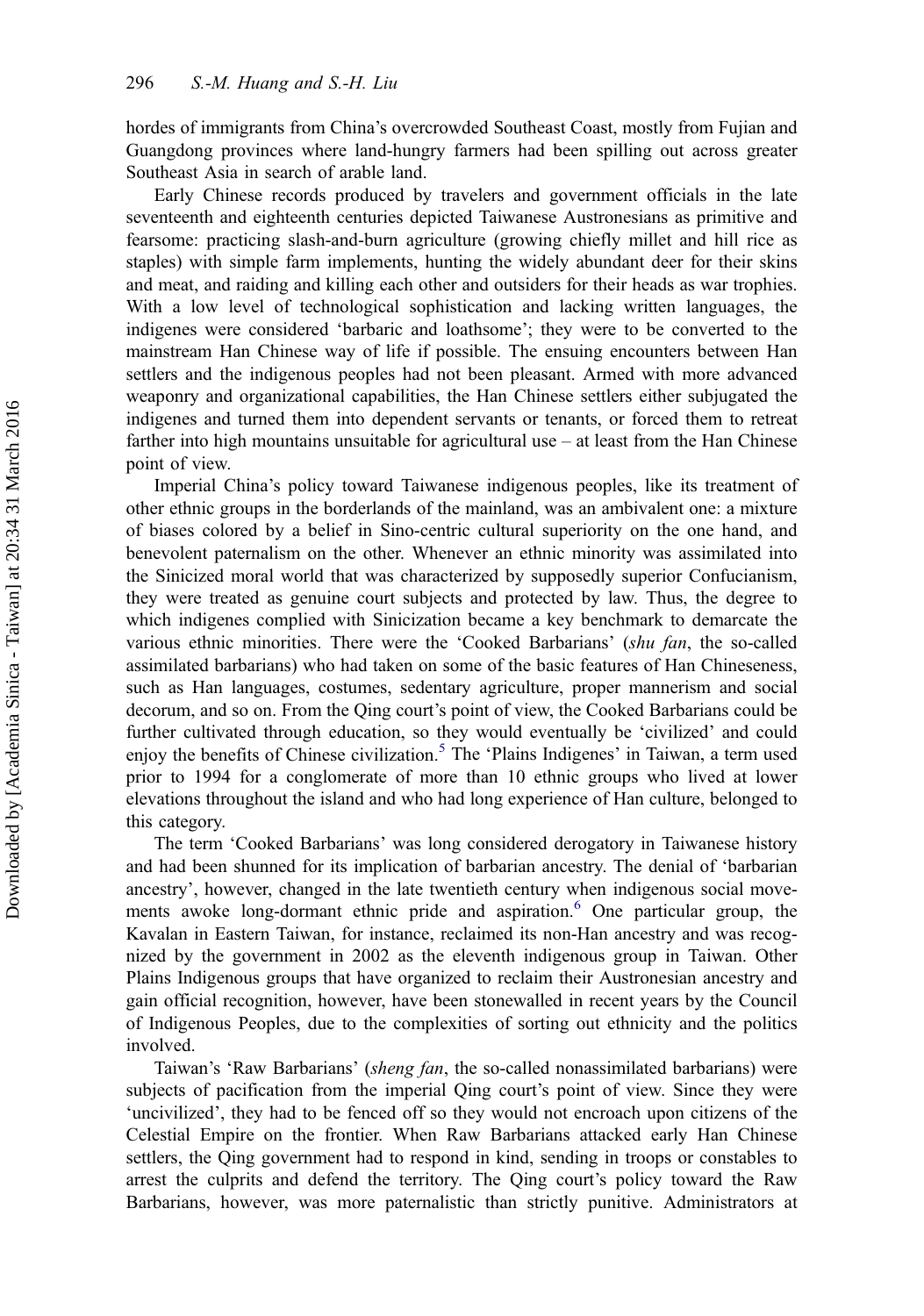various levels of local government in Taiwan knew too well that Han immigrants were not always victims in those conflicts: they could easily outwit the less sophisticated indigenous peoples and used various forms of chicanery to steal their land. To prevent such encounters and their subsequent conflicts and bloodshed, the Qing court ordered to erect earthen walls called 'bull's backs', to separate the Han settlers and the Raw Barbarians from the late seventeenth century to the late nineteenth century. The dual purpose of the bull's backs was to prevent the indigenes from attacking the settlers, and also to prevent the settlers from entering the tribal territories. But due to the continuously increasing population pressure along Taiwan's western coastal plains, those earthen walls were continuously being pushed back toward the high mountains. This went on up to the tenure of the last Qing governor of Taiwan, Liu Ming-chuan, who launched ambitious modernization plans in 1885 to promote cash crop production such as tea- and camphorplanting in the hills. During the second half of the nineteenth century Christian missions, chiefly English and Canadian Presbyterian also began to take an interest in Taiwan and established churches and hospitals on the island. Their initial targets were the local Han Chinese, but their efforts later expanded to the indigenous areas. In addition to introducing Christian gospels and modern medicine to the indigenes, the missionaries also used a Romanization system to translate the Bible into Austronesian languages, thus creating a vehicle to record those languages. The establishment of the Tainan Theological College and Seminary in 1876 was a major development since the Seminary would train a large number of indigenous pastors who contributed to their communities' subsequent development.

The modernization projects introduced by Taiwan's Governor Liu Ming-chuan were quickly terminated once the Qing court ceded Taiwan to Japan in 1895, the year China was defeated in the first Sino-Japanese War. The Japanese colonial government launched another bigger wave of modernization in Taiwan. In terms of ethnic affairs, the Japanese colonial government generally followed the imperial Qing policy by dividing the indigenous populations into two broad categories of the Raw and the Cooked Barbarians, minus the Confucian concerns of a universalistic humanity. In addition, the Japanese colonial administration brought modern science and an explicit scientific racism to this newly conquered land. Among the first wave of the Japanese occupation army that landed in Taiwan in 1895 were also linguists and anthropologists who began to explore the island's indigenous populations. Based on those 'scientific' explorations, the Raw Barbarians among Taiwan's indigenes were first identified and classified as belonging to seven or nine different ethnic groups. In addition to this nomenclature change, the colonial government also conducted surveys of the Central Mountain Range (henceforth CMR) that runs the length of the island from north to south. Once the cartography of the CMR was determined, the colonial government declared that all unoccupied forestland belonged to the government, and the indigenes were to be confined to their current residential territories.

To placate and pacify the seemingly unruly Raw Barbarians, the Japanese colonial administration adopted several measures. The lowland indigenes were taught to grow paddy rice to replace their slash-and-burn agriculture. Those living in the high mountains with limited outside contacts were forced to resettle to lower elevations. Between 1903 and 1941, an estimate 7318 families with 43,112 people, or about half of the entire indigenous population, were forcibly relocated to new settlements below 1500 meters above sea level. $<sup>7</sup>$  $<sup>7</sup>$  $<sup>7</sup>$  To ensure the success of this policy, the colonial government also</sup> constructed police stations in the hills to monitor indigenous tribal communities. Once the indigenes were registered by the police, they were not allowed to move freely as they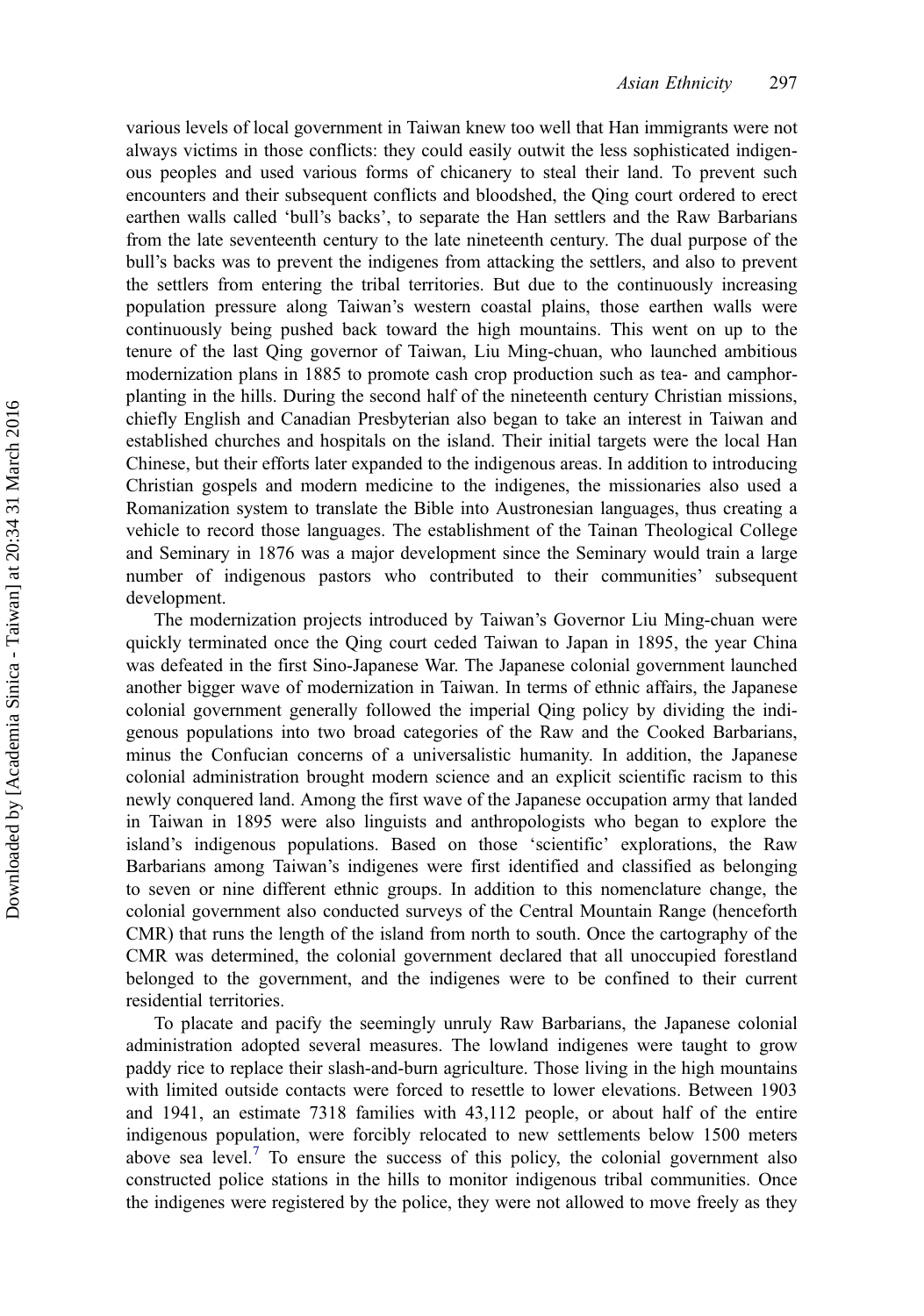had been before when practicing slash-and-burn agriculture. Firearms used for hunting were registered or confiscated to prevent possible revolts. These heavy-handed approaches inevitably raised resentment among those ruled.

The Wushe Incident is regarded as one of the most dramatic examples of indigenous revolt against Japanese rule in the CMR regions. On 27 October 1930, some 300 warriors from six Seediq tribal communities, under the leadership of Mona Rudao, attacked the Wushe police station, post office, and school, and killed 134 Japanese, including women and children. To suppress this astonishing rebellion, the colonial government immediately amassed troops numbering 1194 soldiers and 1306 police to attack Seediq tribal communities. In addition, the colonial government also enlisted the assistance of neighboring Truku tribal men who harbored historical animosity toward the Seediq. When the Seediq warriors offered stiff resistance, the colonial government even sent in aircraft to drop bombs carrying vesicant gas. Ultimately modern weaponry won the day, and, with 364 Seediq people killed and 225 committing suicide, the rebellion was over one month later.

With the end of Japanese colonial rule in 1945, at the end of World War II, the heavyhanded policies imposed by the Japanese colonial government on Taiwanese indigenous moderated somewhat by the new government. Instead of calling them Raw and Cooked Barbarians, the incoming Chinese Nationalist government that took over Taiwan from Japan abolished the category of 'barbarian' and registered the indigenes as ordinary citizens. The Raw Barbarians, following the manner of the Qing court's paternalistic tradition, were divided into two categories: the Mountain Compatriots of the Hills (shandi shanbao) and the Mountain Compatriots of the Lowlands (pingdi shanbao). We will now use Hill Compatriots and Lowland Compatriots to differentiate these two categories. The Lowland Compatriots were concentrated in relatively isolated east coast areas, and the Hill Compatriots resided in the mountainous areas of Central Mountain Range. As compatriots, both categories were recognized as citizens of Republic of China (in Taiwan) with full legal rights and obligations. Furthermore, to alleviate their generally poor living conditions, the Nationalist government established various policies that gave the indigenes preferential treatment, such as awarding bonus points to those who took high school college entrance exams and reserving quotas for them in tuition-free teachers' normal schools or nursing schools. Preferential treatment for Taiwanese indigenes was also seen in the number of their elected representatives at the national, provincial, and local levels. Despite all these, the classificatory terms for indigenes remained derogatory and 'fictive'. For instance, the term 'Mountain Compatriots of the Lowlands' is clearly an oxymoron. We will address the name changes in the next section.

While the Lowland Compatriots often lived in mixed communities with Han people and had become increasingly indistinguishable from their neighbors, the Hill Compatriots in CMR reservations, until 1987 – the year when Martial Law was lifted in Taiwan – remained sometimes off limits to ordinary Han people. Nonindigenes who wanted to enter the hill reservations had to apply for permission from local police, so did Han anthropologists who studied on indigenous cultures. This policy has limited the interaction between the Hill Compatriots and the mainstream Han society. This restriction, like the bull's back of the Qing dynasty, served two purposes. The first was to prevent illegal or clandestine activities in the hills. The second was to prevent the encroachment of the Han people who often tricked the indigenes into selling their land. Since the lifting of the Martial Law in 1987, restricted access to the hill regions has been relaxed and entry applications to the former hill reservations have become more or less *pro-forma*. However, the government still closely monitors indigenous land transactions to prevent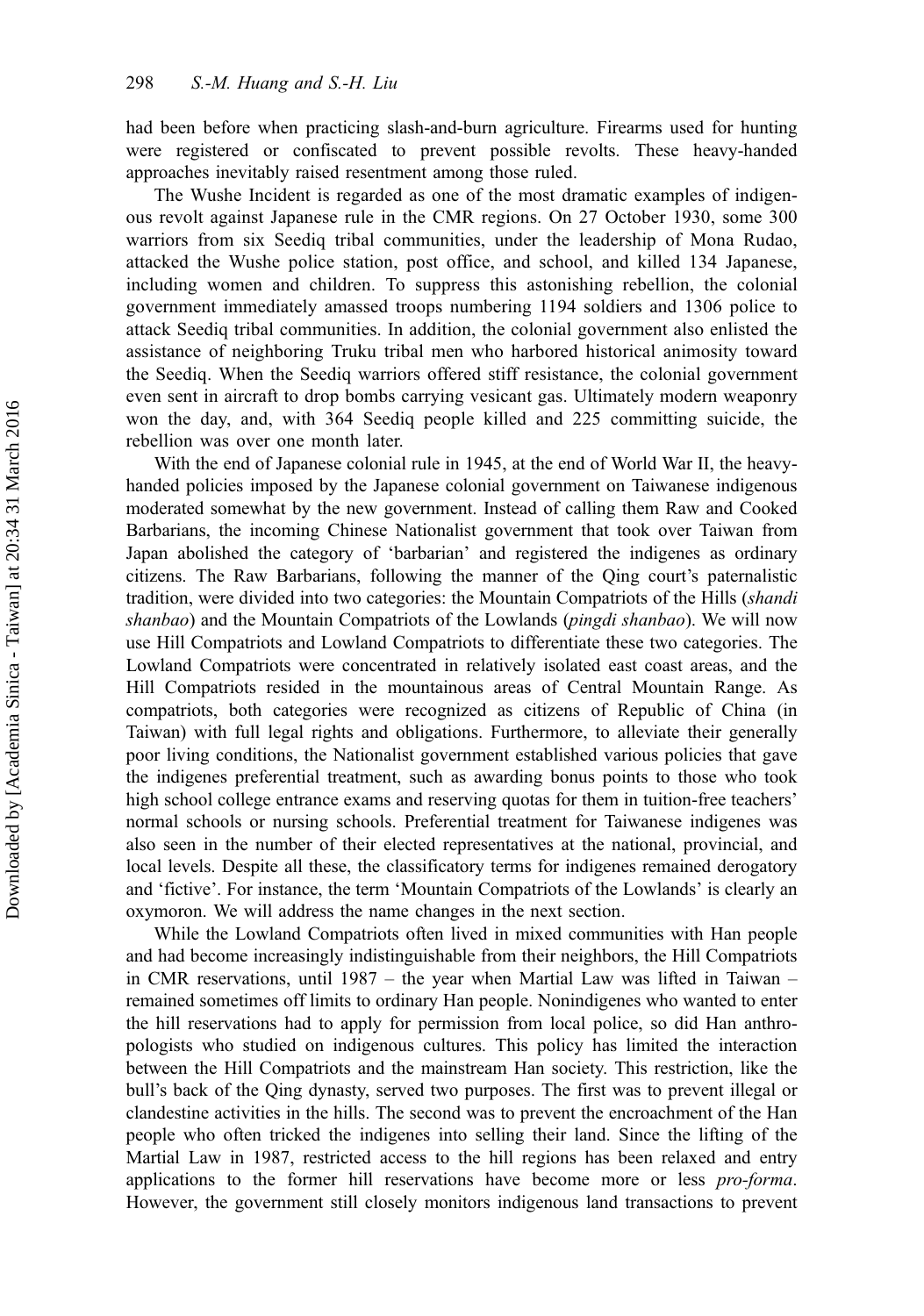land seizures by Han people and to prevent environmental deterioration from overdevelopment of Taiwan's mountainous areas.

#### Contemporary distribution

In 1983, as stated in Li's research, the indigenous population was barely over 310,000, or about 1.7% of Taiwan's entire population of 18,790,538, according to the household registration records of the Ministry of Interior. With a rate of indigenous population growth that is slightly higher than Taiwanese society as a whole, the number of indigenous people increased to 408,030, or about 1.8% of the island-wide population (22,276,672) in 2000, and 504,531, or about 2.2% of the island's total (23,119,772) in 2009. The steady increase of the indigenous population since the early 1980s, however, was not solely the result of natural growth. In the early 1990s, grassroots indigenous movements began to attract general public interest, and later the government changed its policy and granted indigenes and persons of mixed blood the freedom to decide their own ethnic affiliations and to change their registration at the Household Registration Office. That is, they can choose to follow either their father's or mother's ethnic identity.

Among the 14 officially recognized indigenous groups in 2010, the largest was the Amis, who mainly resided in the eastern coastal lowlands; Amis people numbered 185,000, or about 38.5% of all Taiwanese indigenes. They were followed by the Paiwan of southern Taiwan, with 89,000 people or 18.5%. In northern Taiwan, the Atayal group had 81,000 people or 16.7% of the total. The fourth largest group was the Bunun, who occupied the center of the CMR; this group's population of 52,000 was about 10.5% of the total. The remaining 10 groups were generally small in size: Truku, 26,100 (5.4%); Puyuma, 12,000 (2.5%); Rukai, 12,000 (2.5%); Tsou, 6800 (1.4%); Seediq, 6800 (1.4%); Saisiyat, 6000 (1.2%); Tao (also known as Yami), 3800 (0.8%); Kavalan, 1230 (0.3%); Thao, 698 (0.15%); Sakizaya, 478 (0.1%).

As the indigenous population grew over the past three decades, another trendy phenomenon has also fundamentally changed the indigenous society: their dramatic geographic movement from traditional tribal communities to metropolitan areas where they can find better education and nonagricultural work. According to Taiwan's official household registration records, in 1983, only about 6% of all indigenes lived outside of their traditional tribal communities and moved to urban areas; but by 2009, the proportion of city-dwelling indigenes had shot up to 39%. If we include short-term sojourners and youths who attend school in urban areas but retain their household registration in their tribal hometowns, the actual number of indigenes now living in Taiwan's cities could be close to half of the entire population. The biggest out-migration has been seen among the Lowland Compatriots from the eastern Hualien–Taitung Corridor.

When examining where out-migrating indigenes mainly headed for, we found that their general mobility followed fixed patterns (see [Figure 1](#page-7-0)). The green shade in [Figure 1](#page-7-0) marks the traditional indigenous territories and the blue dots indicate clusters of indigenous settlements, with each dot representing 10 people. The green shade includes the Central Mountain Range and the eastern coastal areas. The heavy concentrations of indigenous populations are along Hualien–Taitung Corridor and Northern and Southern parts of CMR. Outside the green area, three regions are marked by a concentration of blue dots – from north to south, the Taipei–Taoyuan Metropolitan Area, the Taichung Metropolitan Area, and the Kaohsiung Metropolitan Area. These three metropolises are Taiwan's major industrial hubs where most of the labor-intensive industries and city facilities are located. It is in these industrial and urban zones that many newly migrating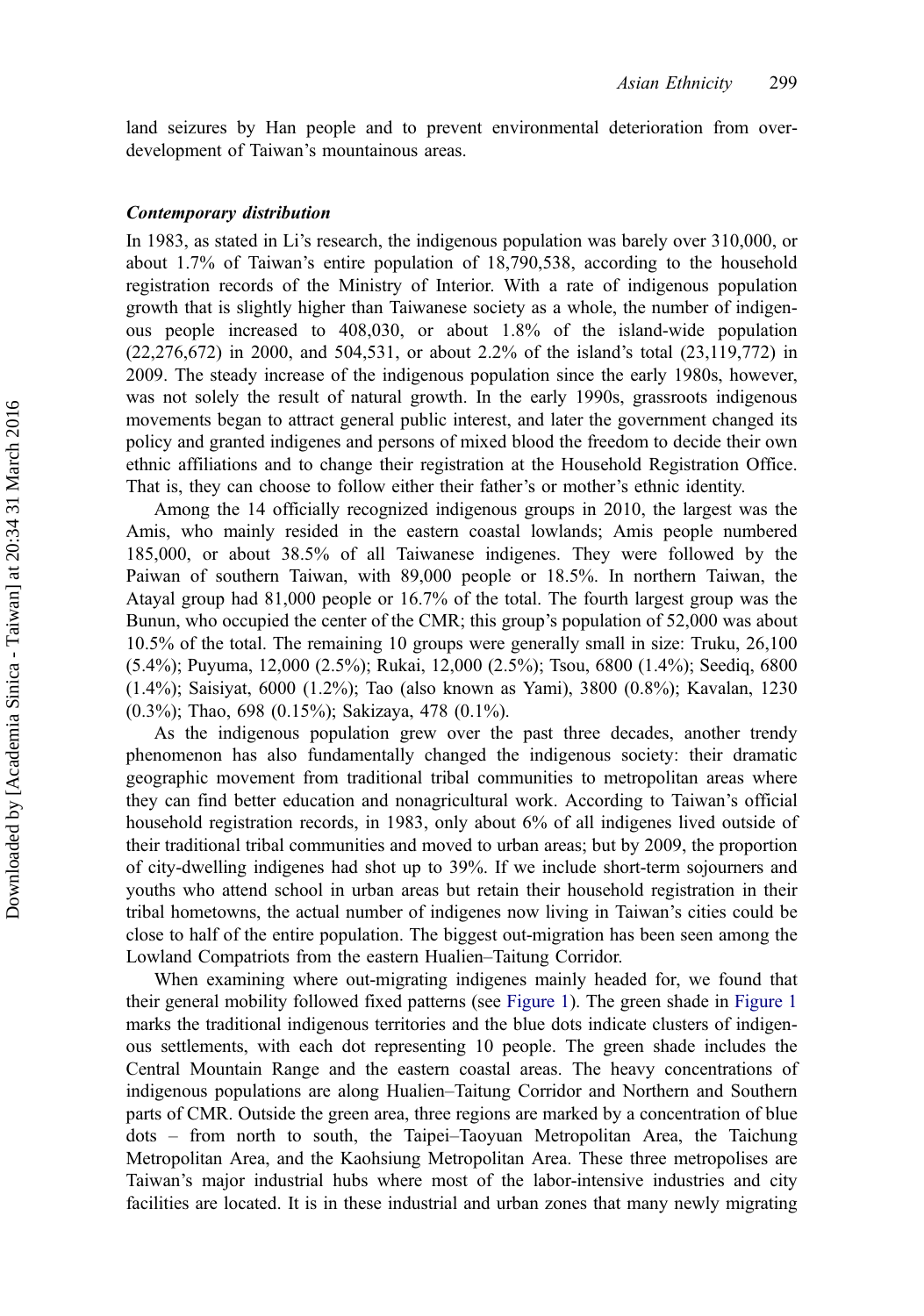<span id="page-7-0"></span>

Figure 1. Distribution of Taiwanese indigenes.<sup>[8](#page-18-0)</sup>

indigenes find semi-skilled work in assembly line production, construction, truck driving, and other service jobs.

#### Major policy changes

Have these rural-to-urban movements improved the general well-being of the indigenes or alleviated the structural problems they encounter as a collective marginal group in Taiwanese society? How has the migration contributed to their relationship with and conceptualization of indigenous cultures and ethnic identity? To answer these questions, we must first review the major policy changes that resulted from democratization and grassroots social movements in Taiwan over recent decades.

In the late 1980s, several indigenous college students began to question and challenge the social conditions faced by Taiwanese indigenous peoples; those included: general poverty in the indigenous tribal communities, social stigma associated with ethnic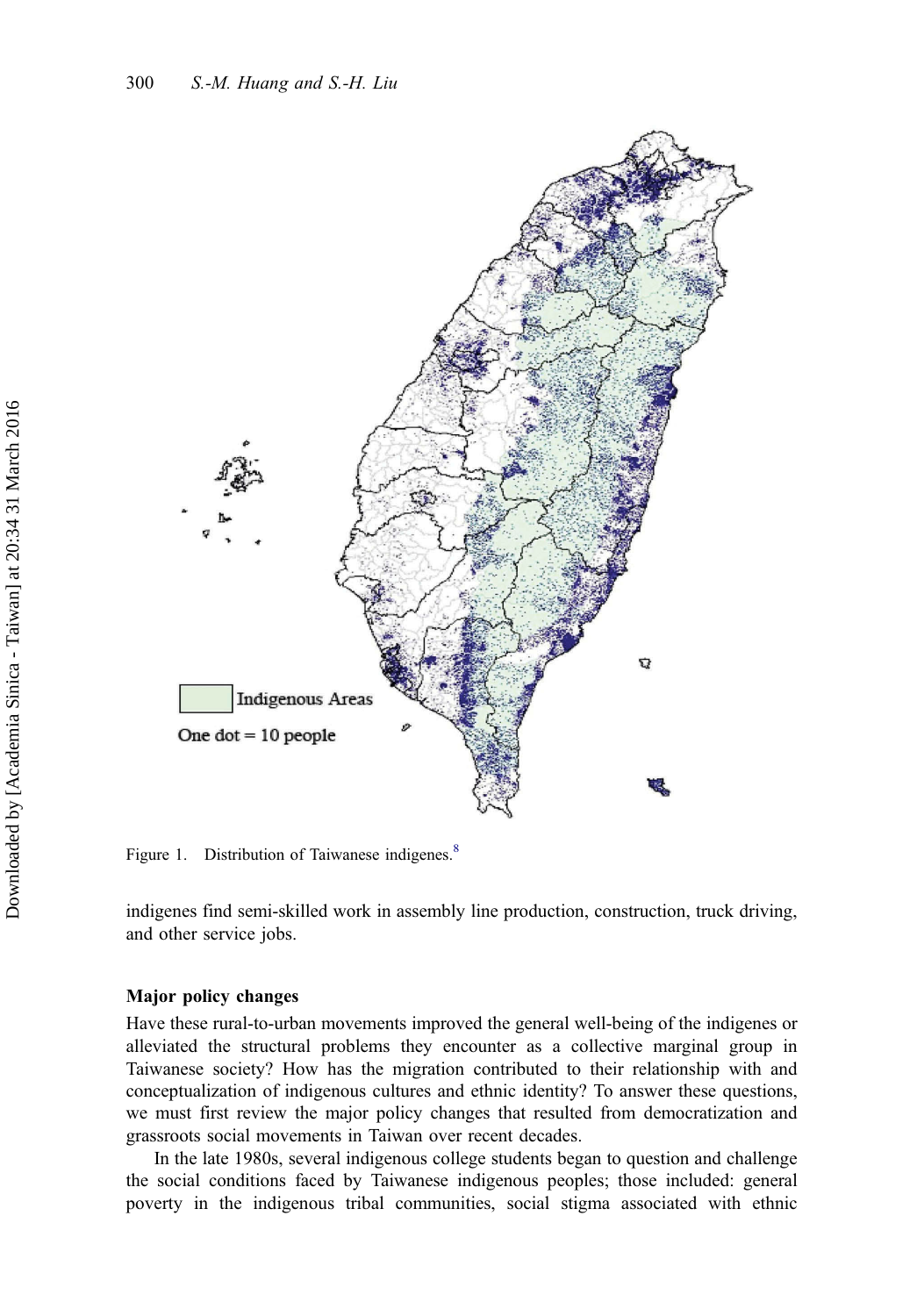identity, deprivation of the right to carry out traditional practices (especially hunting and logging) in Nationalized Forests, and the gradual disappearance of indigenous languages and cultures. The appeals of these leading elites struck a chord with the Taiwanese society that was experiencing unprecedented economic growth and democratization and was ready to debate over social justice and ethnic equality. To some extent indigenous protests might have also stirred hidden guilty feelings among Taiwan's Han elites who had selectively ignored or forgotten the cruelties and injustices their forbears had inflicted on the indigenes over the past four centuries. In addition, Taiwan was in the process of undertaking a broader indigenization movement as part of reconstructing its self-identity vis-à-vis China. As a consequence, the indigenous movements gained wide sympathy and support in Taiwan in the early 1990s.

The first concrete result of this social movement was the Name Rectification enacted in 1994, with a constitutional amendment that abolished derogatory terms such as barbarians, hill tribes, Mountain Compatriots, and so on. Instead, the English term 'indigene' or 'aborigine' was translated into Chinese and used to represent all Taiwanese indigenes. Along with the name rectification effort, a 1995 Presidential decree allowed indigenes to change their personal names from the adopted Han Chinese names logged in the official Household Registration back to indigenous names – still in Chinese characters and optionally with Romanization. In 1996 the Council of Indigenous Affairs, a ministry-level office in charge of all matters related to Taiwanese Indigenes, was established under the Executive Yuan.

It is worth mentioning that, in the early 1990s when China was threatening to wage war to Taiwan because of the increasing pro-independent movement on the island, indigenous elites began to call themselves 'Taiwanese Austronesians' for two purposes: one was the symbolic attempt to go beyond the political conflicts between the Han people in Taiwan and China; the other was to connect themselves with global indigenous peoples, first in the Austronesian regions, and hence to redefine their indigeneity and positionality in Taiwanese society. The publication of the *Austronesian News*, an indigenous newspaper in 1995 can be seen as a product in the social milieu.

The policy progress of the 1990s became complicated later on as democratization and ethnic differentiation continuously deepened in Taiwan and created friction among various ethnic groups. In 2000, Taiwan experienced its first political power transition when the pro-independent Democratic Progressive Party (henceforth DPP) defeated the long-ruling Nationalist Party in the presidential election. To garner favor among the Taiwanese indigenes, the DPP government accelerated efforts to propose political autonomy for the indigenous groups. In 2002 the Council of Indigenous Affairs was renamed the Council of Indigenous Peoples to underscore its goal of self-determination among Taiwanese indigenes. A year before the name change, in 2001, the College of Indigenous Studies was established at National Dong Hwa University in Hualien as presumably a training institution for future indigenous officials.

In the early 2000s, several other measures were enacted by the government to prepare the Taiwanese Austronesians for future political autonomy, though not outright independence. The first push was to recognize 'Indigenous Traditional Land Rights' in 2002. Indigenous tribal communities were encouraged to reconstruct their erstwhile migration routes and former settlements through the collection of oral histories, as the basis for reclaiming their traditional territories. Scholarly communities, including the Geography Department of National Taiwan University, were commissioned by the Council of Indigenous Peoples, through the collaboration with local indigenes, to use Geographic Information System (GIS) to reconstruct traditional indigenous territories. However, since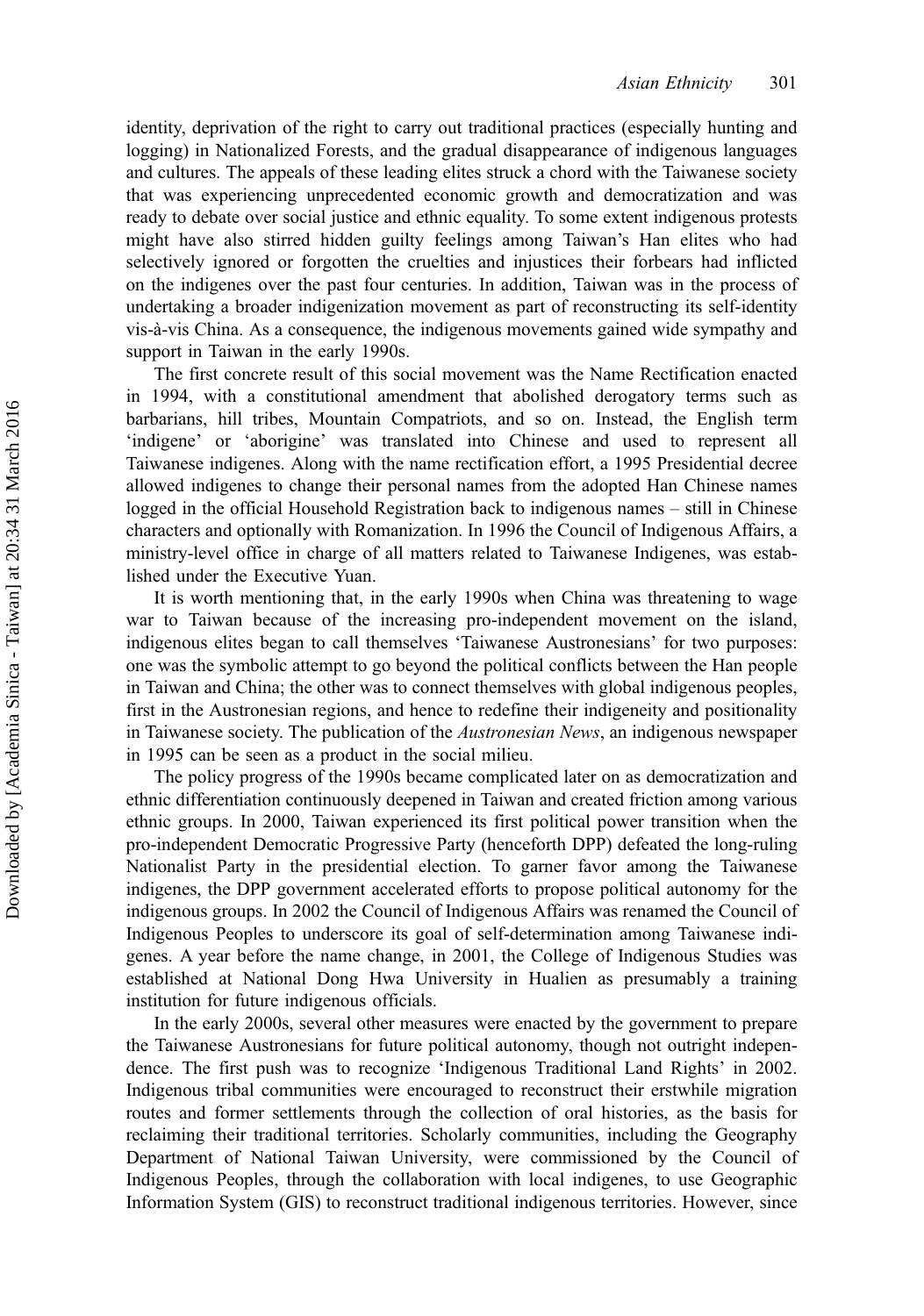<span id="page-9-0"></span>the premodern indigenes practiced slash-and-burn agriculture, which entailed constant movement and relocation in search of new land, overlapping claims by various indigenous ethnic groups and tribal communities in the CMR soon emerged. Seeing potential conflicts in the pursuit of such claims, the land right reconstruction project was quietly ended.

Another landmark development was the establishment of the Taiwan Indigenous Television in 2004. This government-sponsored station was to enhance the ethnic identity of the indigenes as a whole, yet it also unravels the internal differences among the indigenes. Due to the diversity of Austronesian languages (i.e., linguists have identified at least 24 mutually unintelligible languages among the indigenes), which languages to use in broadcasts became a contentious issue, especially among the four largest groups – the Amis, Paiwan, Atayal, and Bunun.

In 2005 the Council of Indigenous Peoples proposed 'The Basic Laws of Indigenous Peoples', which clearly spelled out the ultimate goal of establishing parallel 'nationhood' institutions in legislation, judiciary, education, and so on among indigenous communities. The Basic Laws were approved by the Legislative Yuan in 2007 and have become part of Taiwan's legal system.

All these policy changes have had a direct influence on the indigenous peoples as regards their self-esteem, aspirations, and relationship with the mainstream society. Public recognition of the Taiwanese Austronesians as a special category of citizens has allowed them to bargain with the Taiwan national government for ethnic privileges. Sometimes the privileges may be positive to the general well-being of the indigenes, while other times they may be detrimental to the social relationships among the indigenes. For instance, in 2004, the Truku people of the Seediq branch, formerly considered part of the Atayal group, demanded recognition as a newly independent ethnic group in exchange for the votes of its members in the upcoming presidential election. The DPP government rushed through the legislation to formally establish the Truku as the twelfth ethnic group in Taiwan. This enraged the Seediq branch, which considered itself on a higher ladder than the Truku among the so-called Pan-Atayal collective and as such should have received such ethnic recognition before the Truku. This conflict further rekindled historical animosity between the two groups, embedded in the Wushe Incident in 1930. To pacify the Seediq people, in early 2008, the DDP government recognized them as the fourteenth indigenous ethnic group in Taiwan.

# Major findings: continuity and change among Taiwanese indigenous peoples

With their newly gained acceptance and respect, Taiwanese indigenes have fastened up their movement *en masse* to urban centers since the late 1980s in search of opportunities such as gainful employment, better education, better health care, and change in lifestyle. Their tangible progress in education and income can be seen in Table 1. In Table 1, only 40.27% of indigenous high school graduates entered colleges in 2001, but that increased to 68.3% in 2006, an almost 30% growth. The significance of such increase is twofold

|                   | 2001     | 2002    | 2003    | 2004     | 2005     | 2006     |  |
|-------------------|----------|---------|---------|----------|----------|----------|--|
| Indigenous        | 40.27    | 59.57   | 67.11   | 57.88    | 60       | 68.3     |  |
| Nationwide        | 61.36    | 65.63   | 62.33   | 76.49    | 74.16    | 83.37    |  |
| <b>Difference</b> | $-21.09$ | $-6.06$ | $+4.78$ | $-18.61$ | $-14.16$ | $-15.07$ |  |

Table 1. Comparison of college entrance among high school graduates.<sup>[9](#page-18-0)</sup>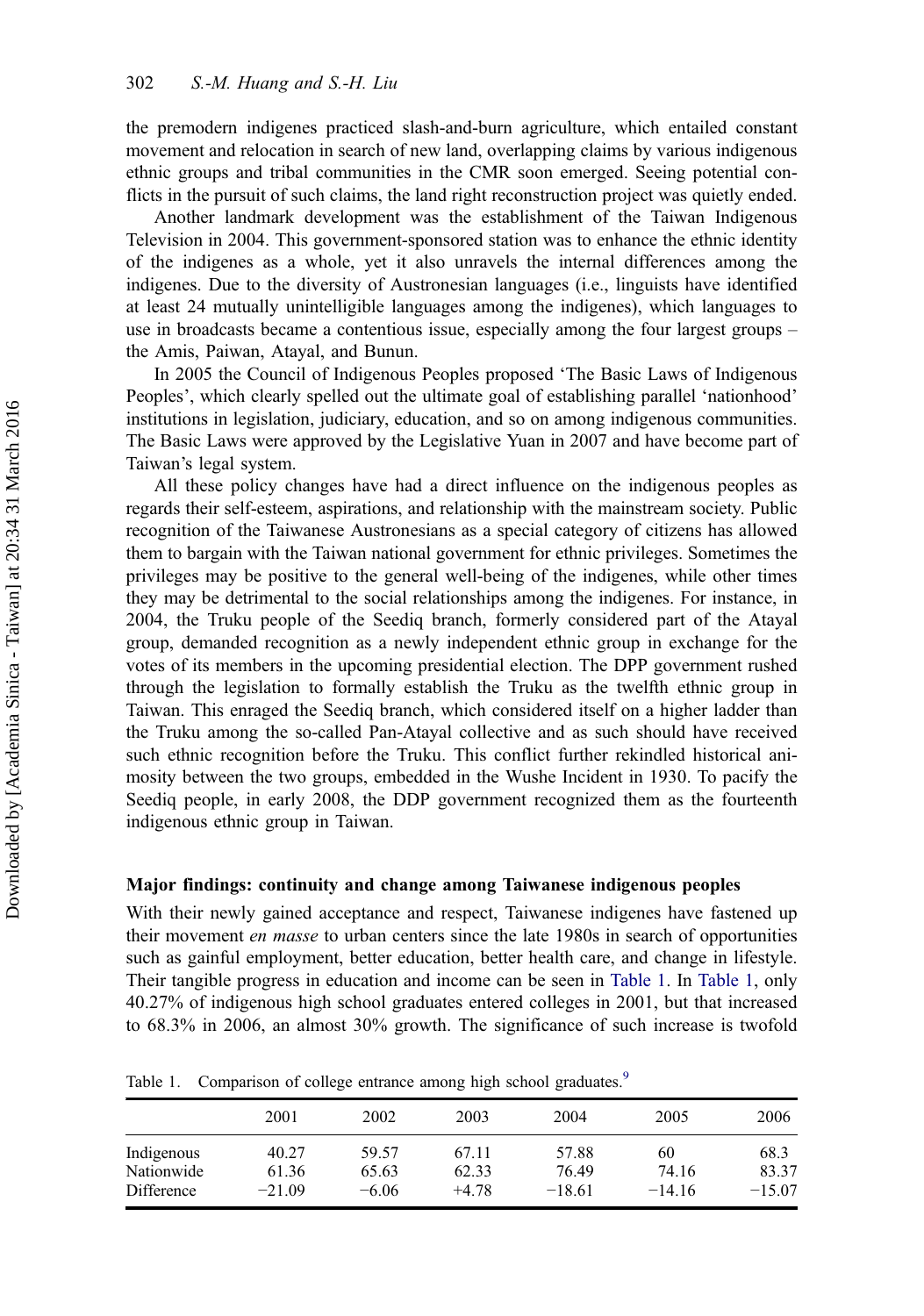|                                     | Indigenous                         | Nationwide                            | Difference                 | Ind./nation  |
|-------------------------------------|------------------------------------|---------------------------------------|----------------------------|--------------|
| 1985<br>2006<br>% increase per year | NT\$209,440<br>NT\$463,980<br>5.78 | NT\$320,495<br>NT\$1,064,153<br>11.04 | NT\$111,055<br>NT\$600,173 | 65.3<br>43.6 |

<span id="page-10-0"></span>Table 2. Changing income gap per household per annum.<sup>[10](#page-18-0)</sup>

when compared with the national average. Indigenes appeared to have improved in school education significantly from 2001 to 2003: they not only narrowed the gap in higher education with mainstream society, they also once outperformed the latter by approximately 5%. This achievement, however, rapidly eroded over the next 3 years when indigenous college entrance rates lagged behind, and the gap nearly returned to previous levels.

Similarly, in terms of increase in average annual household income, we find comparable fluctuations. Table 2 shows that the average household income for the indigenes was NT\$209,440 (about US\$6981, based on a US\$1 to NT\$30 exchange rate) in 1985, and it grew robustly to NT\$463,980 (US\$15,466) in 2006, more than doubling in 21 years. Superficially, the indigenes have made significant progress between 1985 and 2006 when their average annual household income increased by 5.78% per year. The real problem is, during this same period the national average increased even faster, by 11.04% per annum: while in 1985 the income gap between an indigenous household and the national average was a mere NT\$111,055 (US\$3702), by 2006 it had increased to NT\$600,173 (US \$20,006).

Nowhere is the stagnation in general well-being more clearly seen than in the life expectancy of Taiwanese indigenes. Presumably due to the lack of adequate health care in hill communities, the prevalence of chronic diseases (e.g., liver diseases), and accidental death, Taiwanese indigenous life expectancy has remained below the national average, as the following statistics show.

Table 3 clearly shows that from 1971 to 2009, both Taiwanese males and females experienced longer life spans, with increases of 8.5 years for males and 10 years for females. Both the indigenous males and females also experienced increases in their life expectancy (6.6 years for males and 10.3 for females). Despite such improvements, it is alarming to notice the increasing gap between indigenous and nonindigenous males, from 8.5 years in 1971–1973 to 10.4 years in 2001–2009.

In brief, [Tables 1](#page-9-0)–3 indicate an important point: while Taiwanese indigenes have made incremental progress in several aspects of their lives in recent decades, mainstream society

Table 3. Comparison of life expectancy between indigenous males and females with Taiwanese society.<sup>[11](#page-18-0)</sup>

|                 | Ind. males | National | Difference | Ind. females | National | Difference |
|-----------------|------------|----------|------------|--------------|----------|------------|
| $1971 - 1973*$  | 57.9       | 66.4     | 8.5        | 63.1         | 71.1     | 8.0        |
| 1984–1986*      | 58.0       | 70.1     | 12.1       | 68.2         | 74.6     | 6.4        |
| 1992-1994*      | 58.1       | 71.6     | 13.5       | 69.3         | 77.0     | 7.7        |
| $1998 - 2000*$  | 59.2       | 72.7     | 13.5       | 70.0         | 78.4     | 8.4        |
| $2001 - 2009**$ | 64.5       | 74.9     | 10.4       | 73.4         | 81.1     | 7.7        |

Note: \*See Wen et al. [\(2004](#page-19-0)); \*\*see Department of Statistics ([2011](#page-19-0)).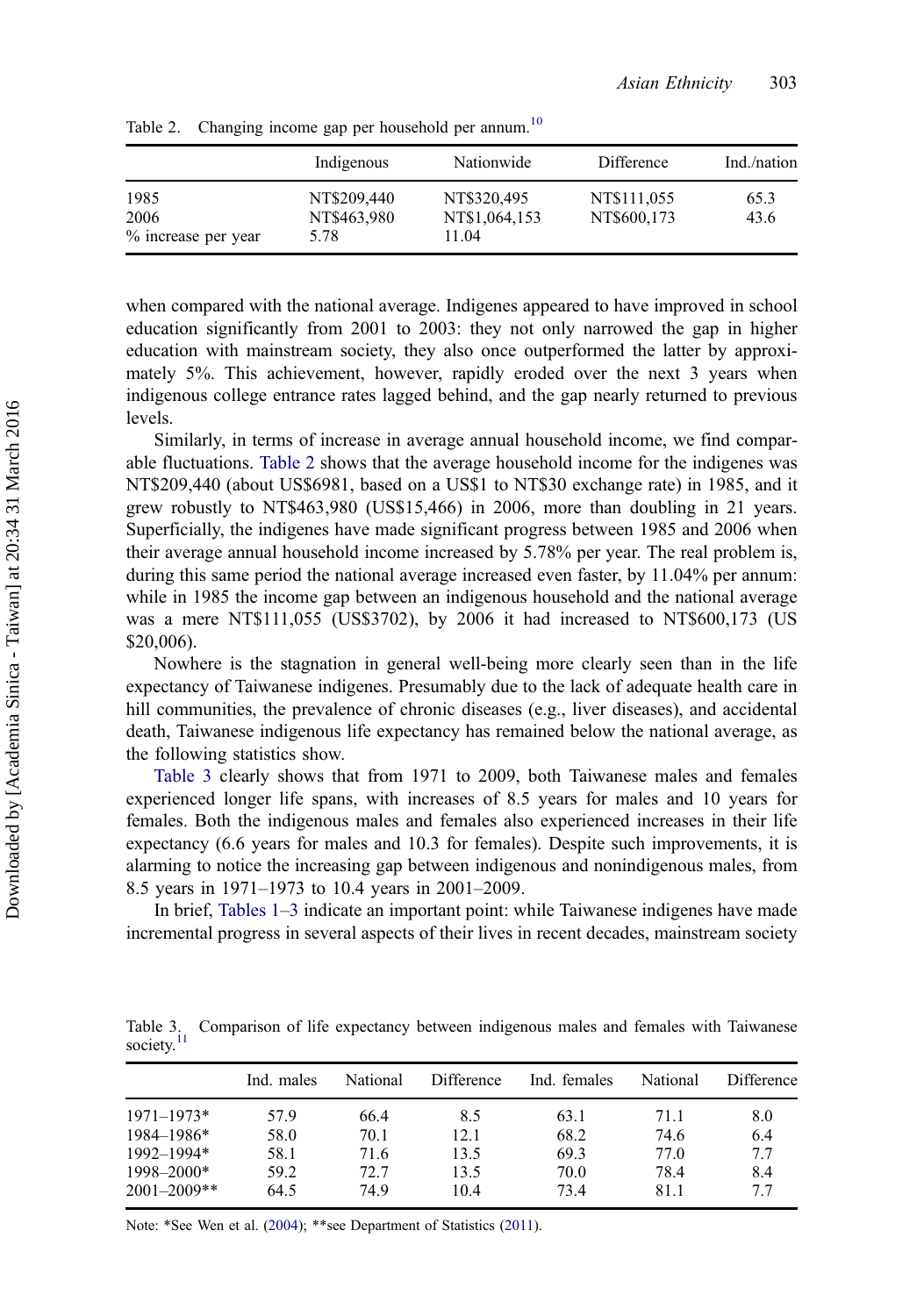| $-40,000$      | $-60,000$                                     | NT\$40,000<br>NT\$60,000<br>$-80,000$ | Above<br>NT\$80,000 | Total                   |
|----------------|-----------------------------------------------|---------------------------------------|---------------------|-------------------------|
| 38.5%<br>52.5% | $10.9\%$<br>19.5%                             | $2.3\%$<br>4.4%                       | $0.7\%$<br>$1.1\%$  | 100%<br>100%<br>$100\%$ |
|                | $-20,000$<br>47.6%<br>22.5%<br>23.3%<br>46.4% | 18.0%                                 | $5.4\%$             | $6.9\%$                 |

<span id="page-11-0"></span>Table 4. Comparison of workers' monthly income distributions among rural indigenes, urban indigenes, and the national average,  $2007$ .<sup>[12](#page-18-0)</sup>

has moved even faster. As a consequence, the general well-being gap between indigenes and the majority remains huge, and in some areas it is expanding.

Another emerging trend among Taiwanese indigenes is the striking bifurcation between those who moved to cities (urban indigenes henceforth) and those who remained in their rural tribal communities (rural indigenes henceforth). Since indigenous tribal communities typically occupy relatively marginal regions with limited arable land, opportunities for employment that provides a stable income are limited. With increasingly younger and better-educated indigenes moving from their tribal communities to metropolitan areas, significant gaps in income and other social indicators between the urban and rural indigenes are emerging. When we disaggregated the cumulative data by separating them according to their place of residence, this divergence begins to show. In Table 4, the gap in monthly income between indigenes and the national average is obvious. But the average monthly income of urban indigenes is much closer to the national average than their rural fellows.

Rural indigenes are concentrated in the lower income brackets of NT\$10,000 to 40,000 (totaling 86.1%), with only 13.9% at the above-NT\$40,000 levels. In contrast, urban indigenes have a lower ratio in the below-NT\$40,000 (75%, or 11.1% below the rural indigenes, but 5.3% higher than the national average of 69.7%), and a higher (above NT\$40,000) income level (25%) than their rural fellows, approaching the national average of 30.3%.

Differences in income based on residential regions may also have health-related implications. Public health officials and researchers have long noticed particular mortality patterns when comparing the indigenes in various residential areas and national average. It appears that among the indigenes who migrated to cities or lowland areas, owing perhaps to easier access to medical facilities or changing lifestyles, they show a mortality pattern that is closer to the national average than their hill fellows. Table 5 compares the seven major causes of death among the indigenes.

Table 5. Comparison of major causes of death among indigenous peoples based on residence and the national average,  $1999$  (number of deaths per  $100,000$ ).

|                  | Hill indigenes | Lowland indigenes | Urban indigenes | National average |
|------------------|----------------|-------------------|-----------------|------------------|
| Accidents        | 184.0          | 137.3             | 93.6            | 58.9             |
| Malignant tumors | 173.4          | 123.1             | 141.6           | 135.3            |
| Liver diseases   | 143.8          | 67.4              | 65.8            | 23.5             |
| Stroke           | 120.7          | 77.4              | 87.0            | 57.4             |
| Heart diseases   | 90.5           | 78.9              | 93.7            | 51.3             |
| Diabetes         | 56.8           | 39.7              | 32.1            | 41.0             |
| Tuberculosis     | 53.7           | 30.5              | 13.7            | 6.9              |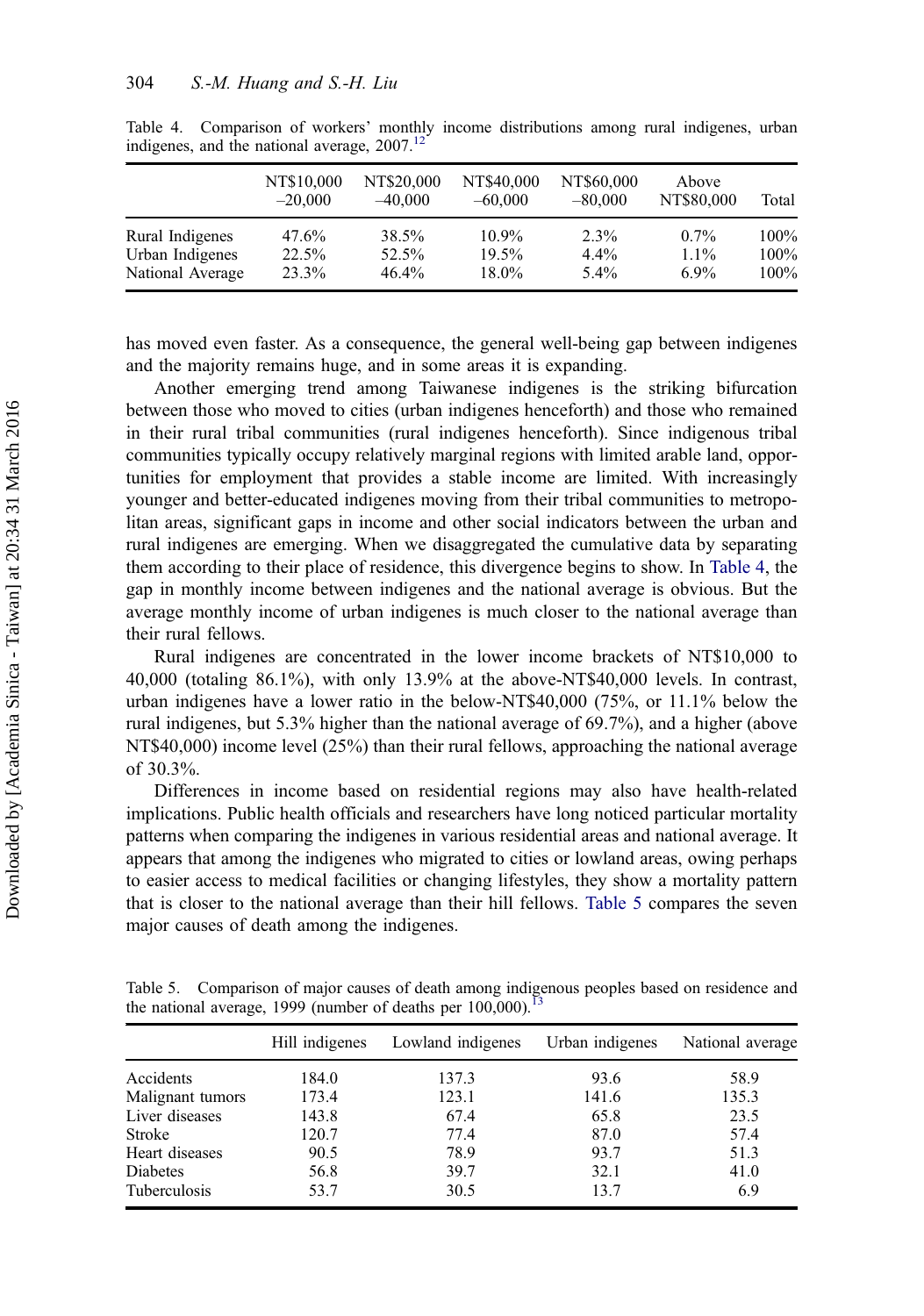[Table 5](#page-11-0) points to three issues on which we can further elaborate. First, indigenous health as a whole, as can be seen from six of the seven major death causes, appear to have improved along with the mobility pattern from the hill to lowland, and have further ameliorated in urban environments. The only exception is the category of malignant tumors, a health problem increasing rapidly along with Taiwan's urbanization and industrialization over the decades, where there is no significant difference among all categories of people, indigenous or nonindigenous, rural or urban. The second issue that deserves our attention is the exceedingly high ratios of deaths caused by accidents and liver disease among the hill indigenes. Both causes are likely symptomatic of high alcohol consumption, which has become epidemic in many marginal indigenous communities. In premodern times, alcohol was chiefly made from millet, in limited supply, and was used mainly for ceremonial occasions, such as wedding, funerals, harvests, and so on. The availability of commercially produced wine with a seemingly unlimited supply has completely changed alcohol consumption patterns in hill communities. The most glaring example is indigenous Tao people in outlying Orchid Island southeast to Taiwan. Wine making did not exist in Tao society until the 1970s when wine was sold to the island through the government's monopoly channels. With their increased involvement in the cash-based economy, many Taiwanese indigenes have fallen into alcoholism at an alarming rate in recent decades. The third issue is the persistence of tuberculosis, which should have been brought under control with the improved public health regimens of recent decades. We suggest that as rural indigenes maintain some aspects of traditional lifestyle, they seem to remain vulnerable to tuberculosis

In average, urban indigenes have earned higher incomes, received a better education, and enjoyed longer life than their rural fellows. Assimilation into mainstream society through migration also affects how indigenes perceive themselves in terms of place, work, and inter-ethnic marriage. The results of our 2007 survey on these issues are quite revealing. Table 6 shows that among the 2057 samples, 1809 respondents answered the question as to whether they are willing to work with Han people. While 83.02% of the sampled rural indigenes responded positively, more than 94% of the sampled urban indigenes gave positive answers. Similarly, when asked if they are willing to have Han people as neighbors, only 76.06% of the sampled rural indigenes answered positively, while 94.43% of the sampled urban indigenes responded positively. Moreover, the question 'Have conflicts between indigenes and the Han been very serious in recent years?' seemed to draw generally negative responses from both categories of respondents.

The 2007 survey also asked about attitudes toward inter-ethnic marriages. Among the 2050 respondents who answered this question, we find bifurcation between urban indigenes and their rural fellows as [Table 7](#page-13-0) shows. When we add the 'strongly opposed' with 'mildly opposed' into a single category, and the 'mildly supported' with 'strongly

Table 6. Changing indigenous perceptions toward Han people based on residence, 2007.<sup>[14](#page-18-0)</sup>

|                                               | Total | Rural<br>indigenes | $\%$  | Urban<br>indigenes | $\%$  |
|-----------------------------------------------|-------|--------------------|-------|--------------------|-------|
| Total samples                                 | 2057  | 1178               | 57.27 | 879                | 42.73 |
| Willing to work with Han people               | 1809  | 978                | 83.02 | 830                | 94.43 |
| Willing to have Han neighbors                 | 1726  | 896                | 76.06 | 830                | 94.43 |
| Conflicts between indigenous and Han serious? | 105   | 46                 | 3.90  | 41                 | 4.66  |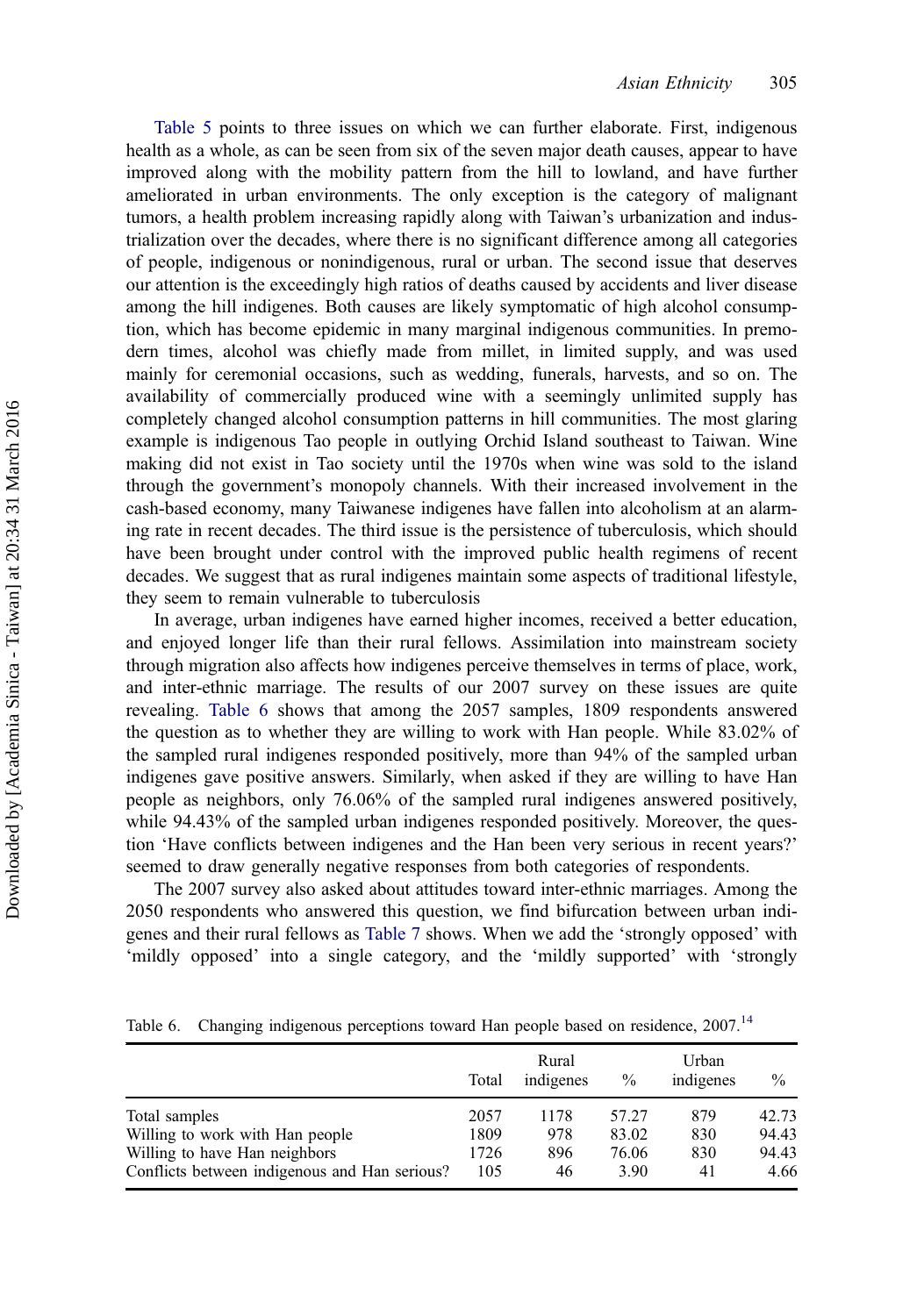|            | Strong opposed | Mild opposed   | Mild support    | Strong support | Total         |
|------------|----------------|----------------|-----------------|----------------|---------------|
| Urban ind. | 45 $(4.51\%)$  | 155(15.55%)    | $625(62.69\%)$  | 172 (17.25%)   | 997 (100%)    |
| Rural ind. | $117(11.11\%)$ | $311(29.53\%)$ | 563 (53.47%)    | $62(5.89\%)$   | $1053(100\%)$ |
| Total      | $162(7.90\%)$  | 466 (22.73%)   | $1188(57.95\%)$ | 234 (11.42%)   | 2050 (100%)   |

<span id="page-13-0"></span>Table 7. Comparison of attitudes toward marrying Han people.<sup>[15](#page-19-0)</sup>

supported' another single category, the divergence emerges sharply: among the rural indigenes, up to 40.64% of the respondents expressed disapproval of marrying Han people, more than twice that of urban indigenes' 20.06%. The opposite is consistent with the above regarding support for cross-ethnic marriages: 79.94% of the responding urban indigenes supported such unions, while the response of rural indigenes indicated a much lower rate of 59.36%, a one-fifth difference. There may be various explanations for the difference. One of them could just be a reflection of unavailability. For urban indigenes, the opportunities to find suitable indigenous marital partners are likely limited or they have more opportunities to encounter potential Han spouses.

All in all, developments among the Taiwanese indigenous peoples over the past decades have several salient features probably not much different from ethnic minority groups in other parts of the world.<sup>[16](#page-19-0)</sup> Two major parallels should be noted. First, although indigenous peoples have made incremental improvements in major socioeconomic indicators, such as higher incomes, better education, and improved general well-being, they nevertheless have suffered much from relative deprivation when compared with mainstream society, whose pace of change and improvement has been even faster. The expanding chasm between the two often inflicts negative psychological blows upon the indigenes; especially those who stay behind in traditional communities have been consistently denied the benefits of socioeconomic development. Under these circumstances, alcohol has often become the readily available escape for the relatively deprived, and the epidemic of rural alcoholism becomes an expectable development.

The second feature is the bifurcation or internal stratification of the indigenous society. About half of the indigenes have moved out of their traditional communities and their migration have, in general, changed their perceptions of themselves and the larger society. As ordinary individuals or households in Taiwan's metropolitan areas, urban indigenes and their children will have fewer opportunities to practice their traditional languages, customs, and social gatherings. In other words, they are becoming more similar to Han people, at least superficially, in lifestyle and aspirations than to their rural fellows. This ostensibly voluntary and unconscious assimilation process may weaken their distinct ethnic heritage as many aspects of their unique culture gradually fade away, to be replaced by those of mainstream Han people or globalizing trends.

The ongoing out-migration and the disintegration of traditional culture, especially among the young people, have alarmed many middle-age and senior elites in rural communities, and they have begun to launch various projects to regain their cultural heritage and ethnic pride. Many individuals and organizations primarily associated with Presbyterian churches in hill communities made the initial efforts to preserve or revive traditional indigenous culture. For instance, Pastor Pai Kwang-Sheng, a Bunun indigene who graduated from Tainan Theological College and Seminary, returned to serve his home village in Yanping Township of Taitung County in 1984. In addition to regular Sunday services, in 1992 he established a kindergarten for preschool children – the first known educational facility with explicit goals of teaching children their traditional Bunun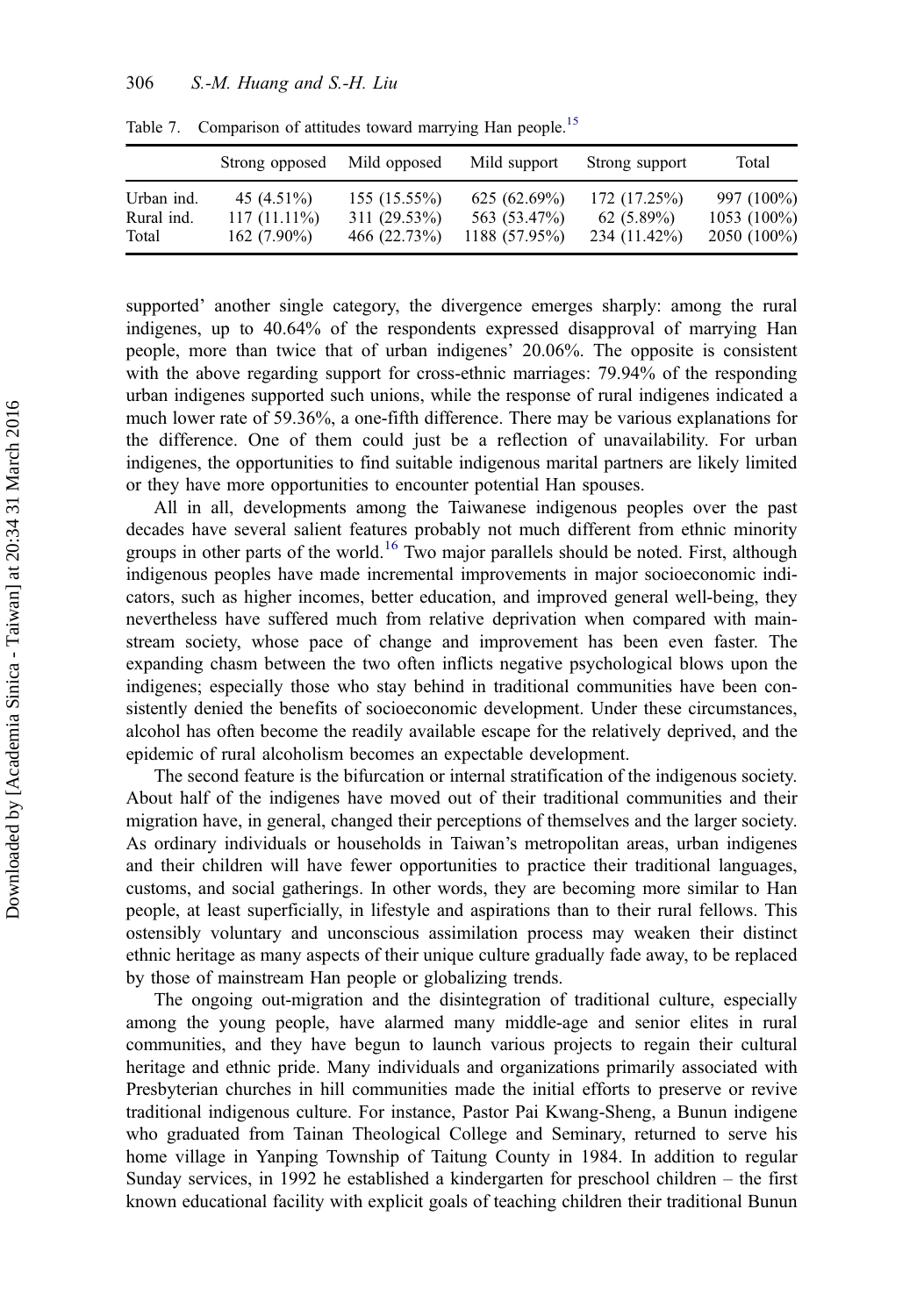language and cultural knowledge. Seeing the success of the kindergarten, Pastor Pai began to build a resort-like facility modeled after a traditional Bunun village on the 10 hectares of land he inherited from his father. In 1995 the Bunun Leisure Farm, intended to serve tourists who wished to experience indigenous life, was renamed Bunun Cultural and Educational Foundation. It soon began to receive donations from various individuals and charity organizations. Today, this resort attracts steady streams of visitors who may spend from a few hours to a few days there, tasting traditional Bunun cuisine, sampling Bunun culture, learning Bunun craftsmanship, watching Bunun youth perform traditional songs and dances, and, before departure, purchasing Bunun souvenirs from the gift shops. In addition to Pastor Pai and his wife, this operation has regularly employed about 90 fulltime and 40 part-time workers – a significant contribution to the village economy.

A similar endeavor was developed by the Smangus community of the Atayal group in northern Taiwan. Smangus is a small village of about 28 households with some 150 individuals. Situated 1500 meters above sea level, it is one of the highest elevation indigenous communities in Taiwan, with only limited transportation accessibility. Smangus used to be called 'the Dark Tribe' because it lacked electricity. It was not until 1979 that it finally gained access to the electric power supply. In 1991 Smangus youth reported the finding of huge primary forest with giant 1000-year-old trees. The discovery immediately suggested the potential for eco-tourism and employment opportunities. In order to prevent destructive competition among them and to prevent Han people from seizing this commercial opportunity, Smangus villagers quietly began a long consultation process to find the best solution for themselves. It was through the efforts of a village elder, Presbyterian Pastor Icyeh, who invoked the Atayal tradition of *Tnunan* (joint ownership) and persuaded all villagers to pool their land and resources together to form a corporation, called the Association for the Development of Atayal Smangus na Kalan in 2001. Modeling itself after Kibbutz in Israel, the Smangus organization follows a shared system of work and profit. All villagers take part in work in the village restaurant and boarding facilities. Smangus young people also receive training to become tour guides or cultural instructors for visitors. The triple purposes of village cohesion, cultural preservation, and youth employment have accomplished in this endeavor.

Sometimes, unexpected natural disasters have turned into opportunities for cultural revival during the reconstruction or rehabilitation. For instance, on 8 August 2009, Typhoon Morakot struck many hill communities in southern and southeastern Taiwan dumping over 3000 mm of rainfall and creating tremendous damage to lives and properties. In response to this calamity, Presbyterian Pastor Dai Ming-xiong called a panindigenous meeting in Taimali, Taitung, on 16 August. This meeting marked the initial formation of what would become the Cultural and Educational Foundation for Indigenous Tribal Reconstructions. Participants in the meeting began to deliberate not only on shortterm post-disaster reconstruction; they also discuss long-term cultural preservation and revival. Pastor Dai set out two long-term goals. The first one was to recover traditional wisdom of the indigenes. The second was to reestablish the traditional ways of living that are considered more compatible with the natural environment. Besides channeling external resources to disaster zones for community reconstruction, this foundation also launched two projects in early 2010 as part of its long-term cultural revival plan. The first project, called 'Millet Farm Restoration Project', contracts with indigenous farmers to begin growing millet again. Since millet played a central role in traditional indigenous life – many indigenous festivals were associated with different stages of its cultivation, as well as the production of indigenous cuisine and wine – the restoration of millet farming carries important symbolic meanings. Furthermore, cultivating traditional crops signals a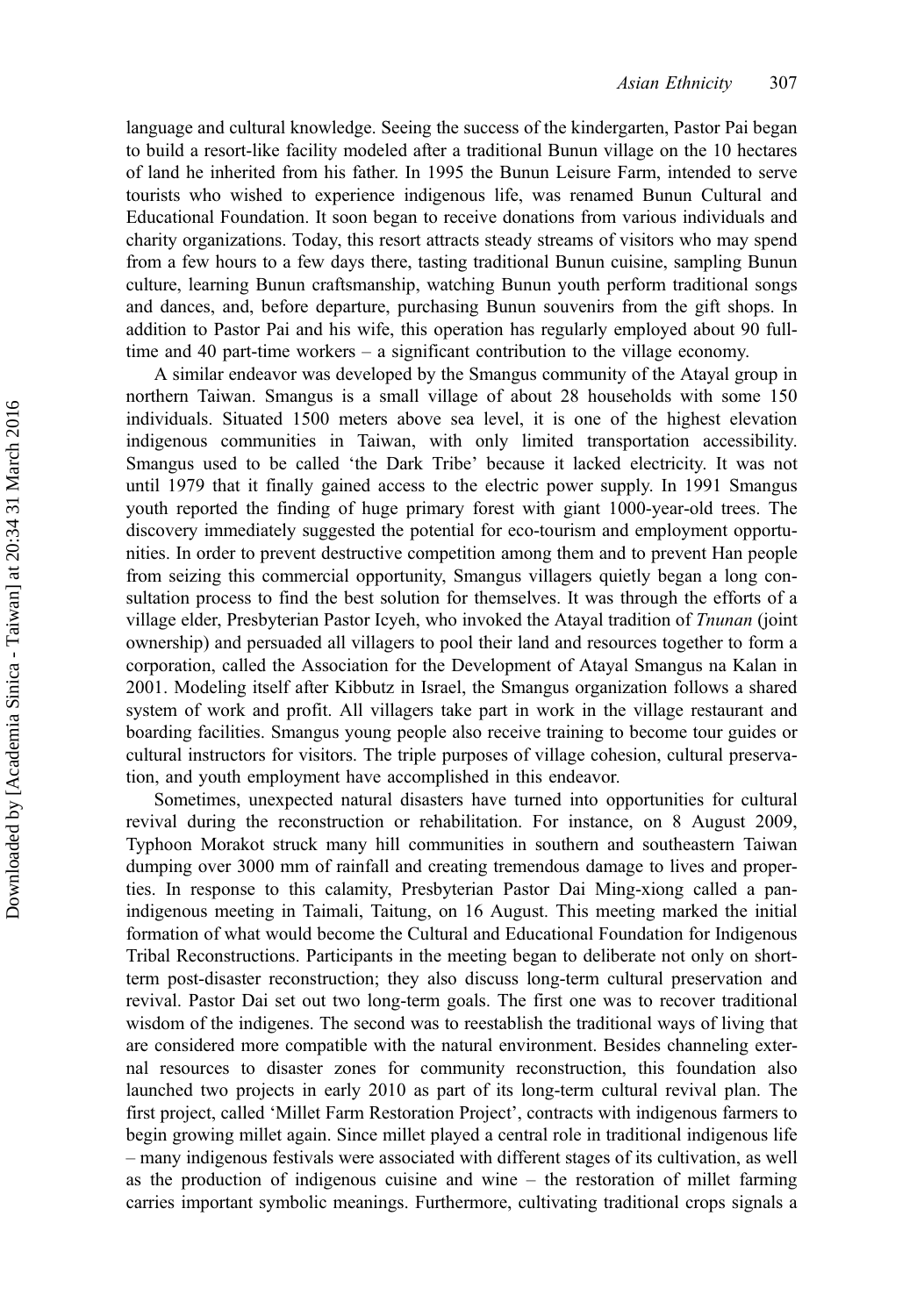change from the mainstream society's market-oriented, chemical-dependent agriculture. Over 40 hectares of farmland in Taitung joined the plan to grow millet in 2010.

The second project, called 'Taitung Association of Creative Down Wood Culture Enterprise', has requested the government's permission to use post-typhoon down wood – damaged tree pieces claimed by the government since most of them drifted here from CMR's nationalized forests – to produce indigenous art works. The foundation plans to establish a protocol for collecting the down wood; the dual purpose of the project is to preserve indigenous arts by training new generations of artists and to provide modest incomes for participating indigenes.

In brief, culture revival efforts initiated sporadically in rural tribal communities have signaled indigenous people's reaction to the loss of their tradition and culture following the rapid urbanization throughout Taiwan. This sometimes also inspired urban indigenes to create cultural projects or gatherings in the cities. For instance, many urban indigenes launched festivals in cities because they could not return to their hometowns for these traditional events. Or they offer classes about indigenous culture or making indigenous handcrafts in community colleges in the city. Although sporadic, these developments lend hopes, or at least comfort, to urban indigenes who are seeking for cultural belonging.

#### Conclusion: dilemmas of indigenous development

Taiwanese indigenes have gone through a rapid and dramatic transformation since the early 1980s. Some of its most salient features include a growing proportion in Taiwan's demography, an incremental improvement in income and education (but still lagging behind mainstream society), a massive outflow of indigenes from traditional communities to urban areas, and a regained ethnic pride that enables them to confront discrimination and injustice emanating from mainstream society. As a collective, they have assumed a new type of self-identity that puts them on a par with other citizens in Taiwan in commonplace social interactions.

This seemingly favorable condition, however, is overshadowed by the emergence of the dual social chasms we described above. The widening gap between indigenous society and mainstream society continues to grow. So narrowing the ethnic divide remains an ever-challenging task. The other chasm is the internal stratification of indigenes – almost an even split – between urban and rural indigenes. It seems most of the tangible gains and improvements were achieved in relation to migration to cities. Experiences and skills acquired in cities have led to the stratification of Taiwanese indigenous society, which in turn seems to be related to the willingness of the skilled migrants into mainstream society. But urban indigenes may also help financially their families staying in their rural hometowns. According to our 2014 survey of Paiwan migrants in urban areas, for instance, 102 out of 209 respondents stated they would send money back to their tribal hometowns, with mostly a few thousands NT dollars. Urban indigenes may also try to sustain some of their cultural practices and engage in regular gatherings with their township fellows through churchgoings or tribal associations in the city. But the macro urban environment is far from ideal as regards passing their cultural heritage onto the next generations. So their new level of social acceptance in the mainstream society comes at a price: their children may be at risk of losing their native tongue or traditional customs. If the trend toward urban migration and cultural assimilation continues without systematic countermeasurements in the city, the unique Austronesian cultures of Taiwanese indigenes may face big challenges to be a salient part of the island's rich ethnic mosaic in the next generations.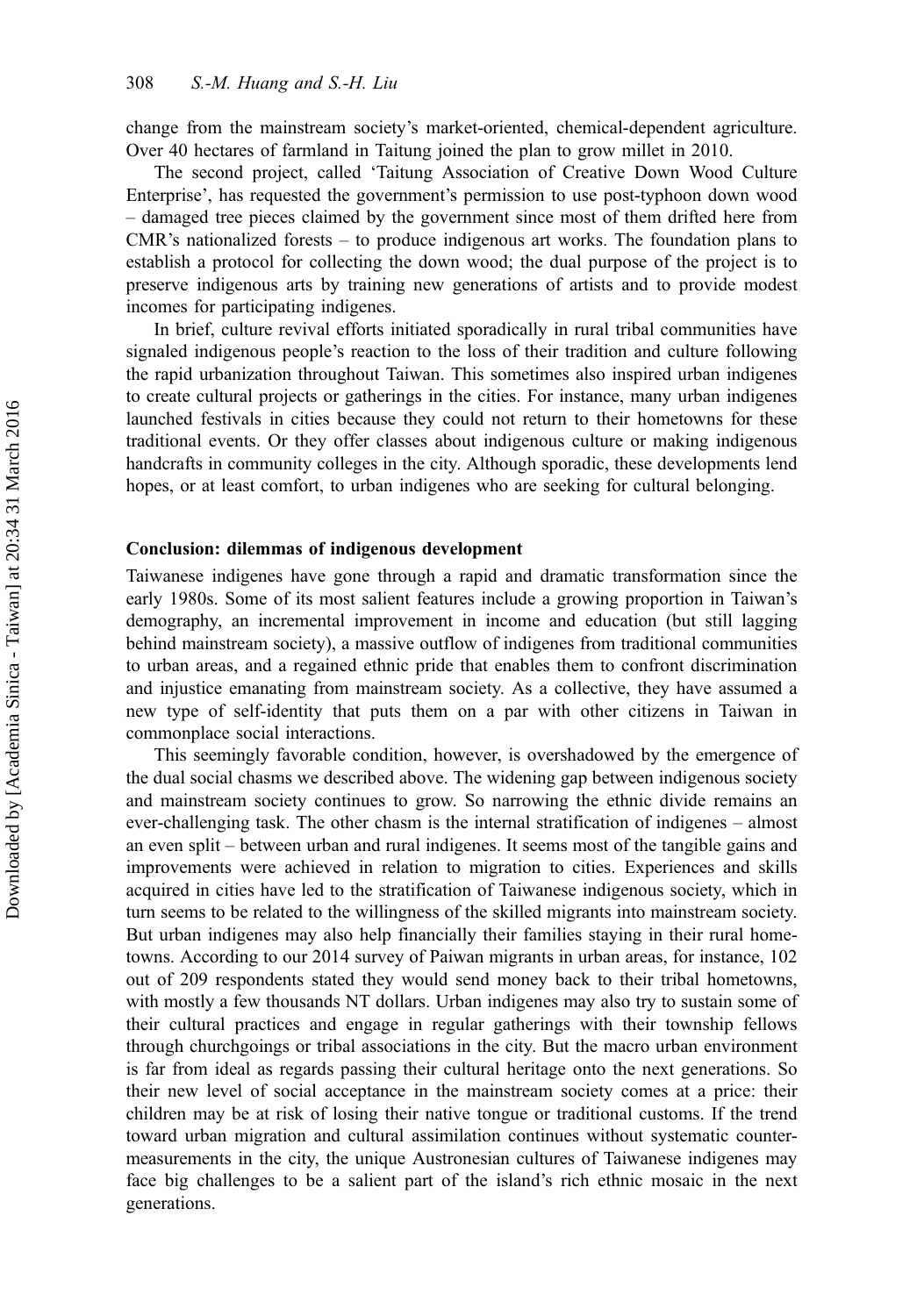Taiwanese indigenes in their traditional communities, especially those who hold little social and financial capitals, face a different type of social challenge. With limited employment opportunities, inadequate quality educational facilities and health care, the rural communities are constrained for social advancement and career development. With this destitution and marginalization, alcoholism, domestic violence, accidental death, suicide, and liver diseases are prevalent in many tribal communities. Still, while the general conditions in indigenous tribes may be below expectations, people there have remained a critical source of cultural revival and the destination of nostalgia of urban indigenes. Our 2014 survey shows that, although most respondents were satisfied with their incomes in the city, the majority (64.6%) of them still expected to return to their original rural tribal communities in the future and only 10.52% of them clearly stated that they would not return. Although urbanization and out-migration continuously characterize the future of Taiwanese indigenes, the less-than-idyllic rural tribal environment remains their ideal destination for the transmission of Austronesian languages, ritual ceremonies, indigenous ecological knowledge, craftsmanship, moral tenets, and family heirlooms from one generation to the next. It is also in the rural tribal communities that we find new aspirations and strategies to achieve cultural preservation and revival and regain ethnic pride.

Hence regarding the perennial question among indigenous groups and concerned scholars 'What is the ideal development trajectory for Taiwanese indigenes?' the indigenous elites have proposed prospects that can be summarized into two ideal-typical paths: 'autonomous conservation' and 'participatory elevation'. The first option, autonomous conservation, implies the graduate disassociation between indigenous peoples and mainstream society – physically, geographically, culturally, and politically – through the establishment of autonomous groups with quasi-national institutions, such as educational, judiciary, legislative, and representative bodies. The benefits of having parallel institutions are multiple. For instance, it would ensure that unique indigenous languages or cultures will be fully protected by officially sanctioned legislation and education. In addition, this approach will grant indigenes an autonomous administrative apparatus by which to promote their own interests. That is, they may be able to make better bargains with mainstream society through state-to-state negotiations.

Even though this approach is attractive to many indigenous elites, it does present practical difficulties that render it almost unlikely to realize. For instance, the increase of officially recognized indigenous groups from 9 in 1999 to 16 in 2014 clearly indicates that ethnic identification or classification is often a political expediency initiated by elites rather than a widely accepted concept among ordinary people. Another problem of the autonomous conservation approach comes from the tension between a pan-indigenous identity versus individual or parochial identities. How can this problem be mitigated for the sake of forming autonomy? How many different education systems based on different languages should be prepared for the various groups? The number of Taiwanese Austronesian languages, according to linguists, has been wavering between 24 and 40. A third problem entailed by autonomous conservation is how to handle different indigenous communities living side-by-side in the same area? Or how to position the approximately half of the indigenous population who live and work in Taiwan's urban areas? Should they be given the right to choose citizenship? With the limited resources and employment opportunities in the rural tribal communities, how these new autonomous entities survive is the primary challenge the advocates of autonomy must face.

The proposed alternative ideal-typical approach to autonomous conservation is participatory elevation. This approach starts with the assumption that Taiwanese indigenous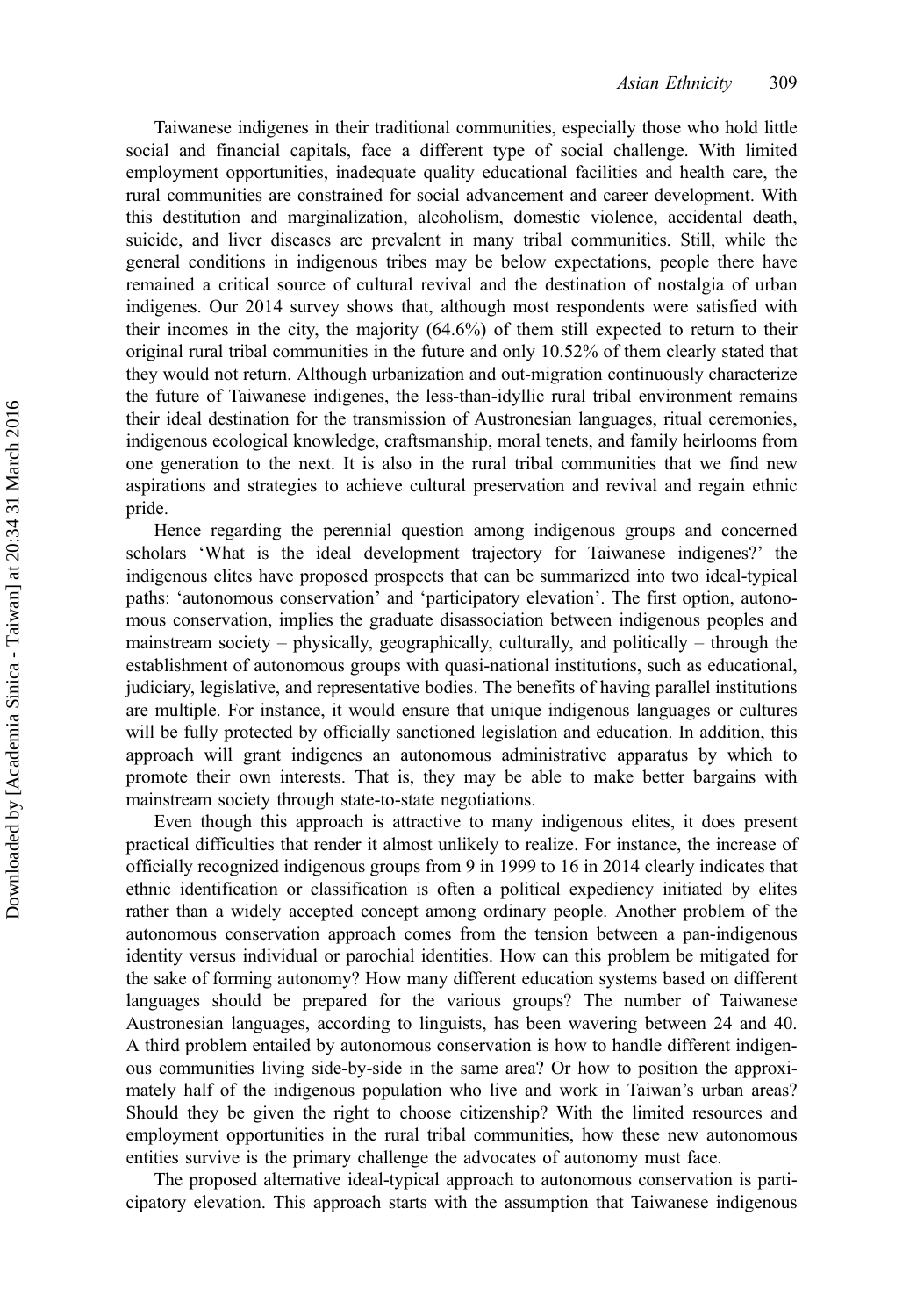peoples make up a minority group whose legally protected citizen rights and benefits have long been ignored by mainstream society. Like any other marginalized minority group elsewhere in the world, Taiwanese indigenes must take and have taken an active initiative in changing the status quo. Through public awareness campaigns and legislative motions, indigenous elites have been demanding the establishment or expansion of various types of affirmative action programs. These programs are initiated to protect and advance their interests as ethnic minorities in areas such as education, employment, health care, and oldage support. To counter the potential problem of losing indigenous culture and language, Taiwan's education system could be made multicultural and include topics about Austronesian languages, art, and history in the teaching curricula. Similarly, certain indigenous cultural symbols, such as the geometric snake motif in wood carving among Paiwan and Rukai peoples in southern Taiwan or the harvest festivals among the Puyuma and Amis peoples in eastern Taiwan, all can be promoted to represent a part of national culture. Through participatory elevation, Taiwanese indigenes may make themselves into active citizens, although a small population, within and representing the multicultural state of Taiwan.

This approach has appealed to many Taiwanese indigenes, but there are also implicit difficulties in the near future. For instance, some indigenous groups such as the Sakizaya (population 478 in 2013), the Thao (698), and the Kavalan (1226) are very small. Through sheer attrition, these small groups may lose their languages within the foreseeable future if without special preservation efforts. The same problem also confronts urban indigenes because there are limited opportunities for culturally embedded interaction and communications in their native languages with their ethnic fellows. Although the Council of Indigenous Peoples has implemented the Mother-Tongue Education in public primary schools, such language instruction at school is often a kind of tokenism without real effect. The second difficulty with participatory elevation is that continuous recourse to preferential treatment or affirmative action to promote the interests of the indigenes may not be sustainable. Modern citizenship is based on equal rights and social justice. To remedy historical injustice such as the discrimination upon ethnic minorities, mainstream society may adopt short-term measures to correct the status quo, but often with an expected timetable. Few preferential treatments are permanent or formally institutionalized, lest they violate the basic principle of social justice and equality. Where to draw the fine line between assisting the historically deprived minority and infringing upon the rights of other citizens is a question that few politicians or elites care or dare to confront.

According to our 2007 and 2014 surveys, the grassroots indigenous opinions expressed more concerns about how to improve their lives financially than expecting major political reform. This response reminds us of the reality: the primary pursuit of the indigenes is to improve their quality of life as most Taiwanese people do, and some elites' pressing expectation of regaining past ethnic pride and future social prestige through political restructuring may differ from that of their ordinary fellows and mainstream society. We are thus backed to square one: there is no smooth and painless development trajectory for Taiwanese indigenous peoples. The bottom-line question that we face here is more fundamental and philosophical than political: there is simply no minority policy or indigenous policy that can be regarded as good or without controversies. The existence of any minority or indigenous policy in a society means that there are structural stratifications, based on particularism, among different categories of people living together. Such divisions inevitably entail prejudices, stereotypes, stigmatization, and discrimination – at both individual and group levels. How to eliminate these social problems is a haunting challenge that neither ancient sages nor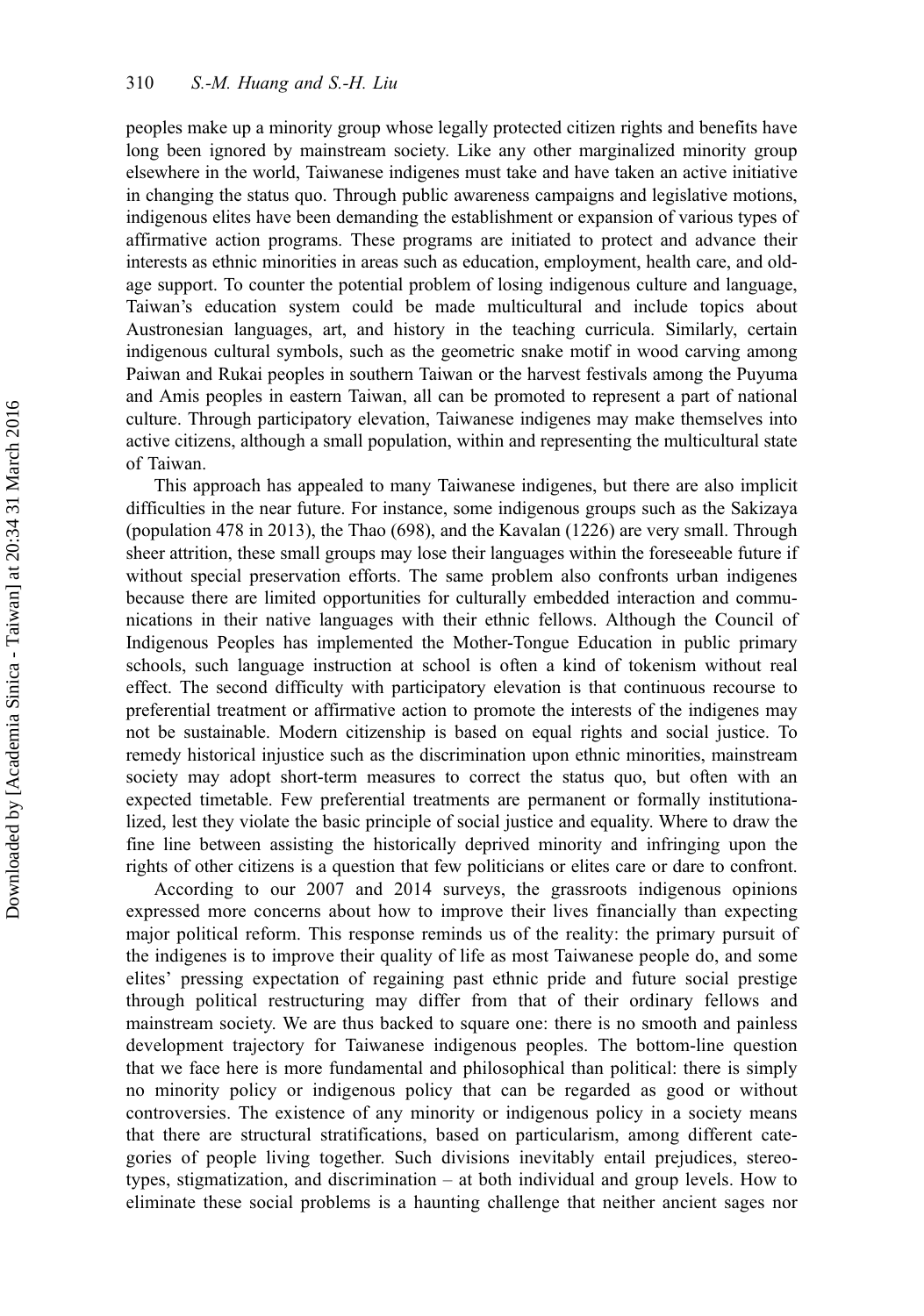<span id="page-18-0"></span>contemporary spiritual leaders have been able to accomplish. Without a clear and easy road to a prosperous development, Taiwanese indigenous peoples can only keep trying to make their way into the future. Still, Taiwan mainstream society is responsible for keeping the opportunities open for the marginal groups and for social debates about justice and equality.

### Acknowledgement

We want to express our gratitude to our informants, colleagues, and anonymous reviewers for their shared wisdoms.

#### Disclosure statement

No potential conflict of interest was reported by the authors.

# Funding

This work was supported by Academia Sinica under its Thematic Research Programs.

#### Notes on contributors

Shu-min Huang received his doctorate in Anthropology from Michigan State University in 1977, and is an academician, Academia Sinica in Taiwan. Prior to his return to Taiwan in 2006, he taught at Iowa State University's Department of Anthropology for 30 years (1975–2005), with the last 5 years serving as the Department Chair. Huang's research areas cover Taiwan, China, Hong Kong, and northern Thailand. He has published six monographs and edited volumes, plus over 70 journal articles and book chapters.

Author's postal address: Institute of Ethnology, Academia Sinica, 128 Academy Road, Sec.II., Nankang, Taipei, Taiwan 11529, Republic of China.

Shao-hua Liu is currently an Associate Research Fellow at the Institute of Ethnology, Academia Sinica, in Taiwan. Her research fields include AIDS, drug use, and leprosy among ethnic minorities in China as well as cultural movement and well-being of Taiwanese indigenous peoples. She has published one monograph Passage to Manhood: Youth Migration, Heroin, and AIDS in Southwest China (Stanford University Press, 2011) and several journal articles and book chapters.

Author's postal address: Institute of Ethnology, Academia Sinica, 128 Academy Road, Sec.II., Nankang, Taipei, Taiwan 11529, Republic of China.

#### Notes

- 1. Li, Taiwan Shandi Xingzheng.
- 2. Huang and Chang, Taiwan Yunzhumin.
- 3. Liu et al., "Health and Wellbeing in Southern Pingdong".
- 4. Bellwood, The First Farmers.
- 5. Harrell, Ways of Being Ethnic.
- 6. Brown, Is Taiwan Chinese?
- 7. Li, "Rizhi Shidai Taiwan Shandibuluo," 37–8.
- 8. Chang et al., "Taiwan Yuanzhumin De Qianxi," 67.
- 9. Chou, "Taiwan Shehui Bianqian," 259–96.
- 10. Chang et al., "Taiwan Yuanzhumin," 51–120.
- 11. Wen et al., "Bridging the Gap in Life," 320–27; Ministry of Interior, Department of Statistics.
- 12. Chang et al., "Taiwan Yuanzhumin," 51–120.
- 13. Wu et al., "Yuanzhumin Jiankang Qingxing," 1–22.
- 14. Huang and Chang, Taiwan Yunzhumin, 618–73.